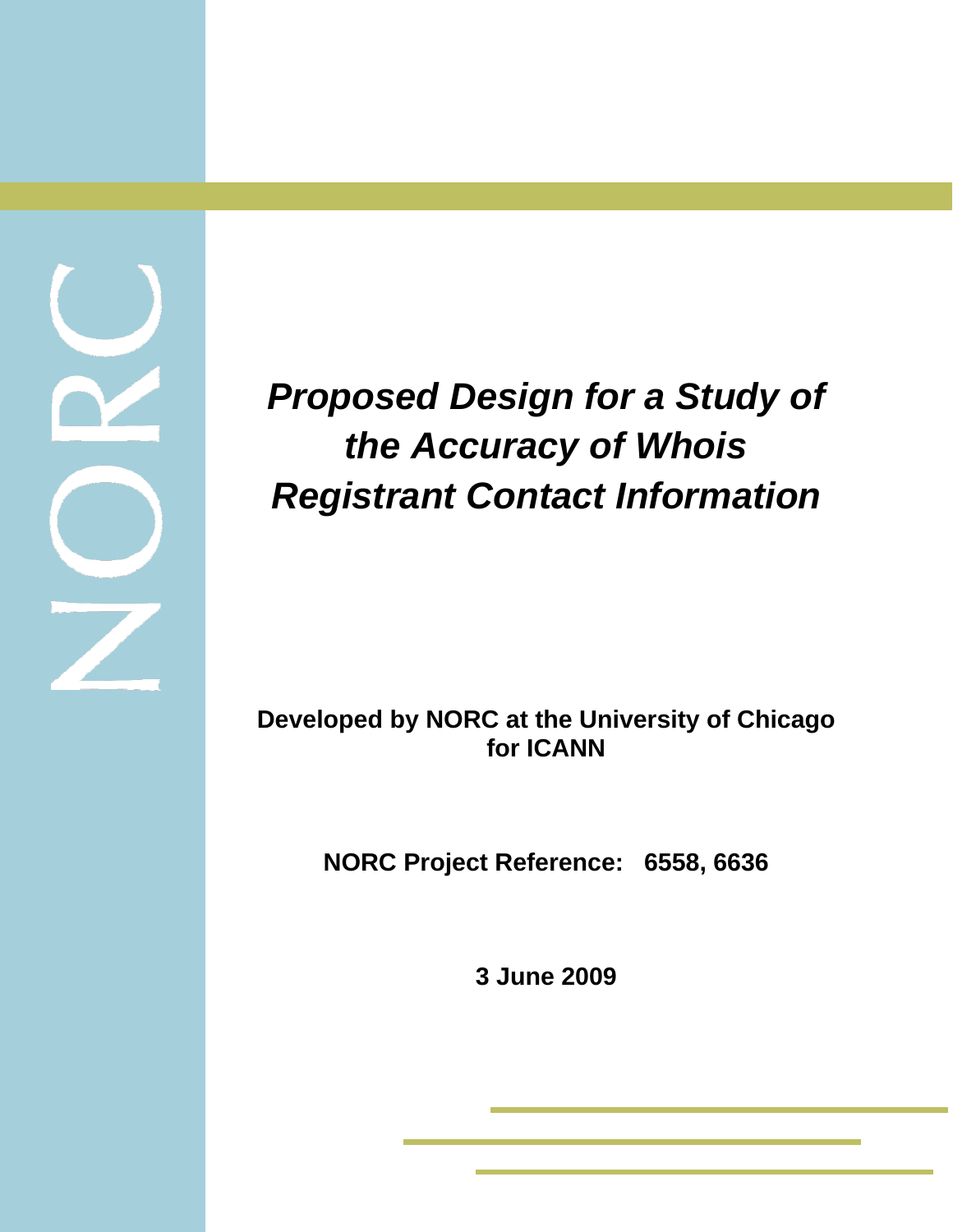## **Contents**

| Appendix 1: Partial replication of the GAO study, and initial classification of potential privacy |
|---------------------------------------------------------------------------------------------------|
|                                                                                                   |
|                                                                                                   |
|                                                                                                   |
|                                                                                                   |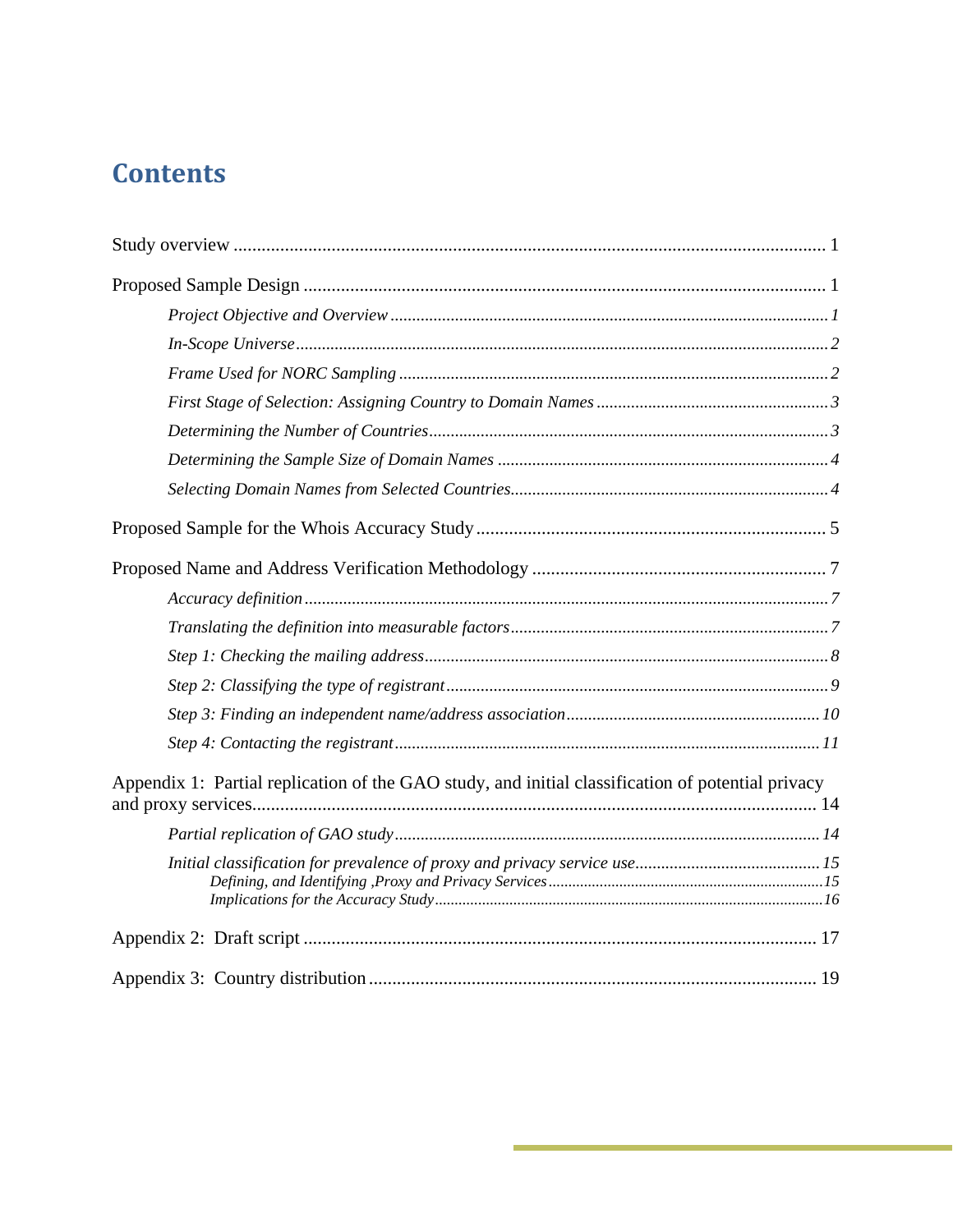## <span id="page-2-0"></span>**Study overview**

ICANN seeks to determine the accuracy of Whois information for the total population of domain names registered in generic Top Level Domains ("gTLDs").

Given the size and flux of the universe of domain names, a sample-based study is proposed which will enable unbiased estimates to be generated while still enabling sufficient investigation of selected domain names.

This document describes the sample design, the sample selected, and the proposed methodology.

Because of the processes involved, work towards two other studies can be included at minimum additional cost: a partial replication of the GAO study; and sample preparation for a study on the prevalence of privacy and proxy services. The work involved in these two studies is described in Appendix 1.

## **Proposed Sample Design**

### *Project Objective and Overview*

For Phase I of this study, NORC selected a representative sample of domain names from five gTLDs (\*.com, \*.net, \*.org, \*.info, \*.biz) that allows us to estimate the percentage of domain names that are "accurate" with a  $+/-$  5 percent margin of error at the 95% confidence level.

This sample is an equal-probability sample so that every in-scope domain had an equal chance of selection. However, to reduce costs, we did not choose a simple random sample of domains. This would require selecting domain names scattered across the whole world. Instead, we follow the industry standard (used for worldwide surveys as well as nationally representative surveys in the United States) to select a multi-stage sample (or "cluster" sample). For the Whois Accuracy Study, the first stage "clusters" are countries. At the second stage, we selected domain names within each selected country. This was designed to minimize cost, but did not compromise the representativeness of the sample because every domain name (worldwide) had an equal probability of being selected.

Cluster samples are the industry standard for studies covering large geographic areas where to have sample selected in every area would be cost-prohibitive. Prominent national area-probability studies (area-probability is the industry term for multi-stage cluster samples) done by NORC are the General Social Survey (conducted every 2 years), the Survey of Consumer Finances (every 3 years), and the National Longitudinal Survey of Youth (every year).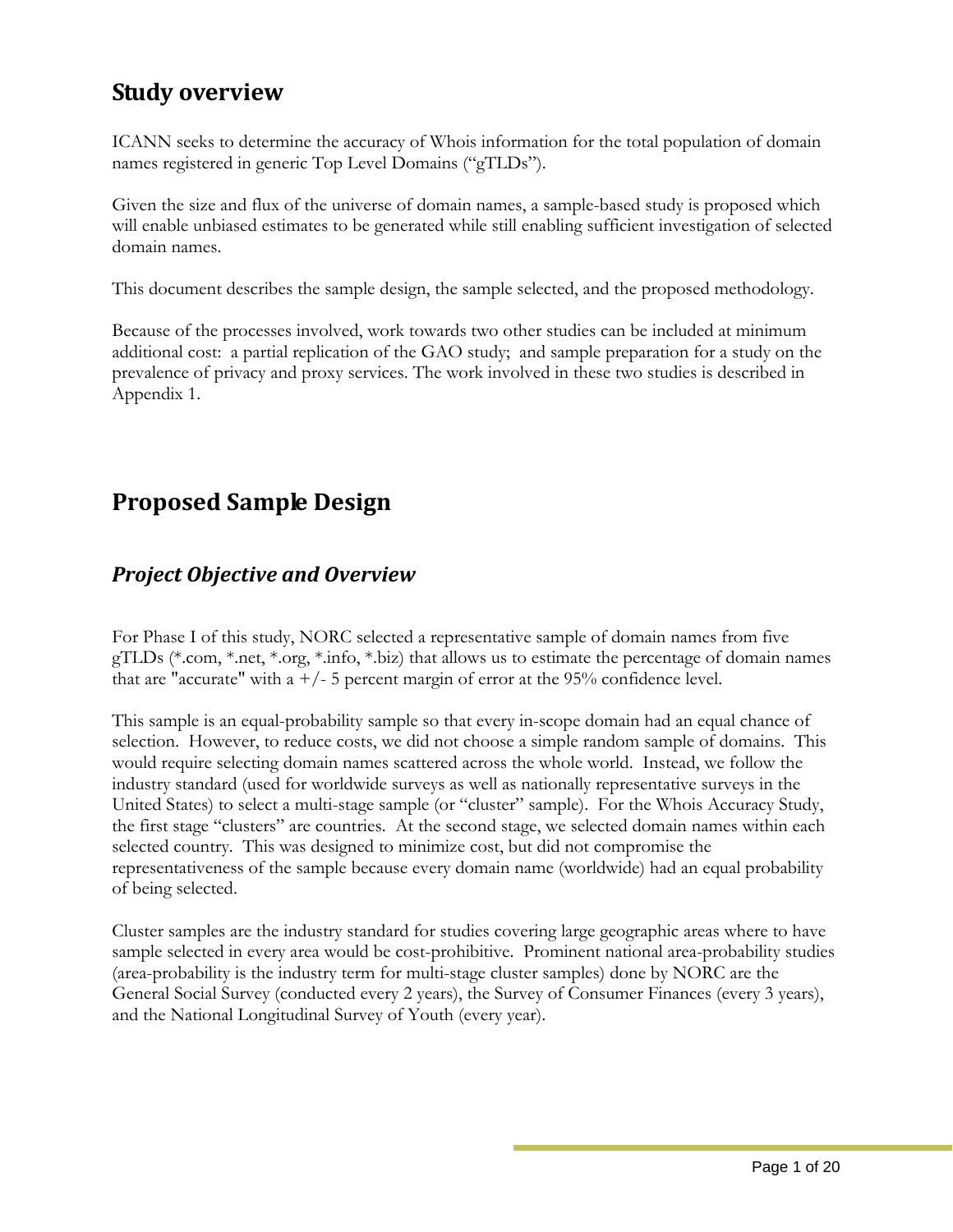## <span id="page-3-0"></span>*InScope Universe*

According to the April 2008 Registry Operator Monthly Reports (Jan-Mar, 2008 for .aero) at <http://www.icann.org/en/tlds/monthly-reports/>, there are 15 global Top-Level Domains (gTLDs) with active Domains. Table 1 below shows the total number of domains among all 15 gTLDs. Excluded from these gTLDs are .edu, .mil, and .gov, which are out of scope.

ICANN has previously selected simple random samples from the top five gTLDs, which cover 98.4 percent of the domain names in the 15 gTLDs. ICANN has agreed to exclude the remaining 10 gTLDs from this study, but future studies could include them.

| Rank           | Top-Level    | Total       | Percentage | Cumulative | Included in Whois |
|----------------|--------------|-------------|------------|------------|-------------------|
|                | Domain       | Domains     | of Domains | Percentage | Accuracy Project? |
| $\mathbf{1}$   | .com         | 75,785,462  | 73.7%      | 73.7%      | Yes               |
| $\overline{2}$ | .net         | 11,478,837  | 11.2%      | 84.9%      | Yes               |
| 3              | .org         | 6,840,493   | 6.7%       | 91.5%      | Yes               |
| $\overline{4}$ | .info        | 5,092,053   | $5.0\%$    | 96.4%      | Yes               |
| 5              | .biz         | 2,029,143   | 2.0%       | 98.4%      | Yes               |
| 6              | .mobi        | 903,941     | 0.9%       | 99.3%      |                   |
| 7              | .name        | 287,442     | 0.3%       | 99.6%      |                   |
| 8              | .travel      | 201,047     | $0.2\%$    | 99.8%      |                   |
| 9              | .asia        | 159,682     | $0.2\%$    | 99.9%      |                   |
| 10             | .cat         | 29,230      | $0.0\%$    | $100.0\%$  |                   |
| 11             | .jobs        | 13,279      | $0.0\%$    | $100.0\%$  |                   |
| 12             | .pro         | 7,994       | $0.0\%$    | $100.0\%$  |                   |
| 13             | .coop        | 5,861       | $0.0\%$    | $100.0\%$  |                   |
| 14             | .aero        | 5,414       | $0.0\%$    | $100.0\%$  |                   |
| 15             | .museum      | 528         | $0.0\%$    | 100.0%     |                   |
|                | <b>TOTAL</b> | 102,840,406 |            |            |                   |

**Table 1. Summary of global Top-Level Domains (gTLDs) of interest to ICANN** 

## *Frame Used for NORC Sampling*

In April 2009 ICANN drew and delivered to NORC a "proportionate" sample for these five domains of 2,400 total records. Each of the gTLDs was represented in its proper proportion. This is the frame NORC used to draw the revised sample of domain names for data collection.

For the rest of this document we will use the more descriptive word *Microcosm* to refer to this frame of 2,400.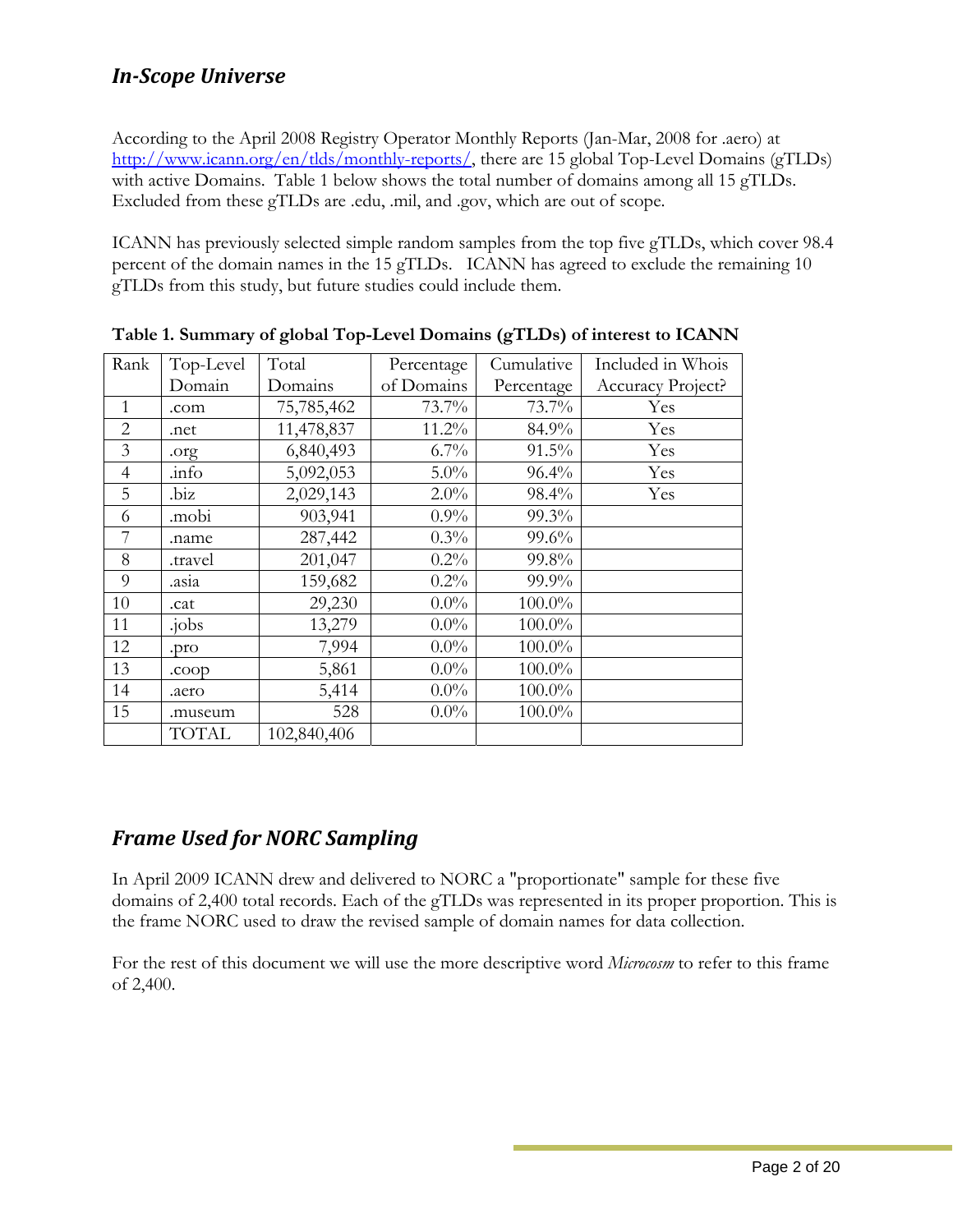### <span id="page-4-0"></span>*First Stage of Selection: Assigning Country to Domain Names*

In order to select countries, we need to know the country of the registrant for each domain name. For the \*.org, \*.info, and \*.biz gTLDs, the Whois information (which includes the registrant address and country information) is standardized and easy to work with.

For the \*.com and \*.net gTLDs, it is much more difficult to obtain, with many domains needing to be parsed by hand. Of the 2,400 selected domains, the country was identified for all but 54. Rarer countries might or might not be in the microcosm, but countries with at least 0.04 percent (1 out of every 2,400) of the world's domains have a good chance of appearing in the 2,400 microcosm records. The table in Appendix 3 shows the distribution of countries.

## *Determining the Number of Countries*

Our main decision was how many countries to include in the sample. If we selected too many, the costs would be high because we would attempt to investigate only a few domain names in many countries. If we selected too few, the additional clustering increases the design effect and the necessary sample size to achieve the goal. We found the best compromise by selecting 16 countries.

Every country had a positive selection probability (based on the number of domain names in our microcosm) to be selected for inclusion and we have selected a representative sample of countries.

The five countries with the largest number of records (United States, Canada, United Kingdom, Germany, and China) all would have had a probability of more than 100 percent, so they enter as certainty countries (their selection probability is 1) and are allocated their proportional share of the sample. For example, the United States contains over 59 percent of the domain names, so it has received over 59 percent (928) of the total 1,571 domain names that will be selected.

The other eleven countries were selected proportionate to their number of domain names in three groups. The first group consisted of countries with at least 17 domain names in the microcosm, which corresponded to having at least a 31 percent chance of being selected. This group was sorted by Regional Internet Registry, and the European and Asian nations were sorted further by location (e.g., Iberia, Western, or Central Europe). The second (consisting of countries with at least 6 domain names in the microcosm, which corresponded to having at least a 10 percent chance of selection) and third groups were also sorted by Regional Internet Registry, and further by location.

We refer to these three groups of non-certainty countries as Large ( $> 16$  domains), Medium ( $> 5$ domains), and Small.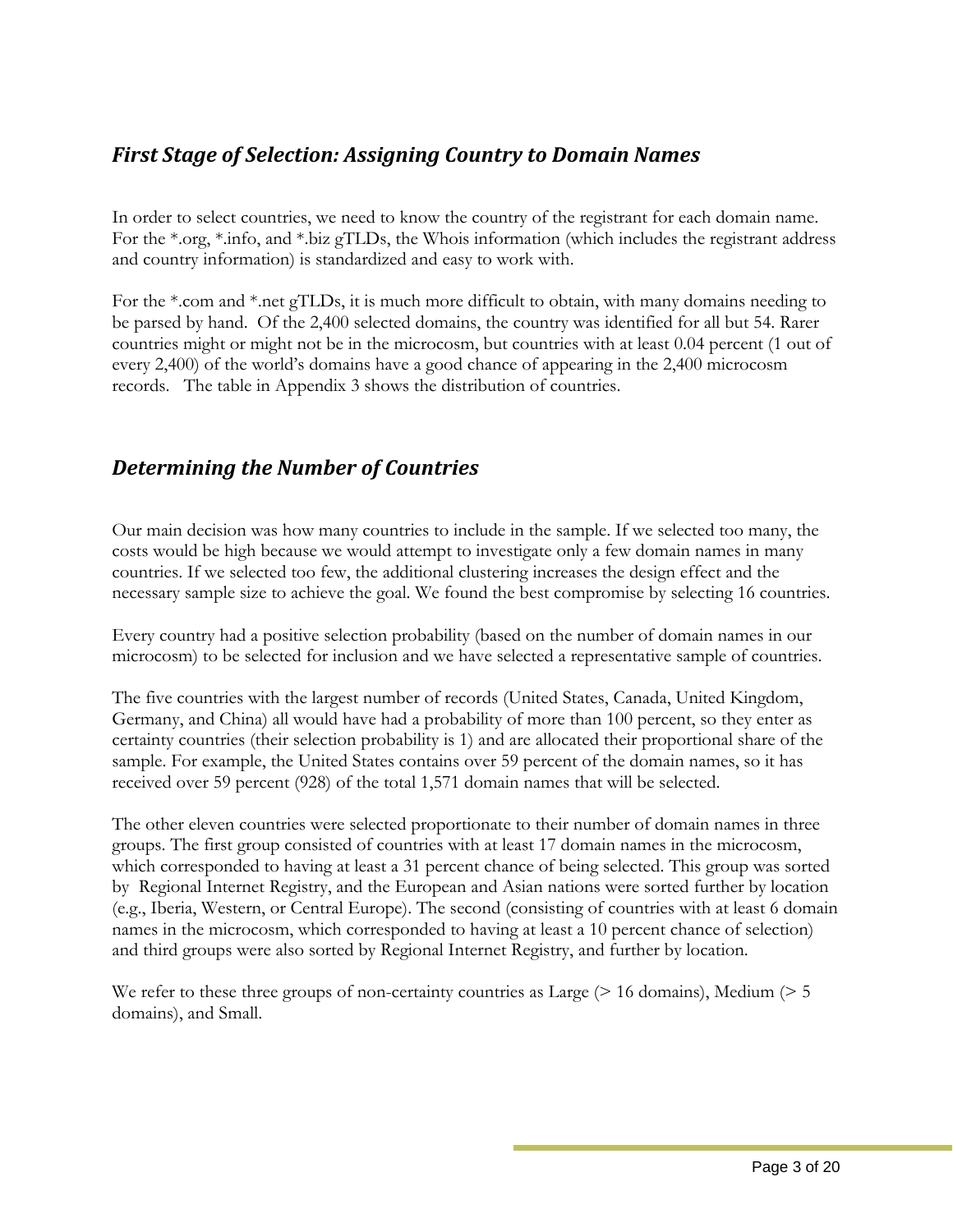### <span id="page-5-0"></span>*Determining the Sample Size of Domain Names*

ICANN's planned sample size was originally 384 domain names. With a simple random sample, this sample size would have allowed a percentage of valid records to be calculated with a standard error no greater than 2.5 percent (which allows a confidence interval of  $+/-$  5 percent). However, such a simple random sample also would have resulted in a very costly survey with many countries in the world having only one or two selections.

We needed to select a larger sample size because of the more complicated sample design, which resulted in an effective sample size less than the total sample size. This is due to the geographic clustering. The ratio between the total sample size and the effective sample size is often referred to as the design effect (DEFF).

Rather than select domain names from all over the world, we selected a subset of clusters (countries) to be in the sample, and selected domain names from only these countries. This allowed control over how many countries would be in the sample. However, if some countries are more or less likely to have accurate registry records than others, the sample suffers a loss of power due to intraclass correlation (within country, the domain names are correlated, or more related to each other than to the rest of the world). This loss of power is called the design effect due to clustering (DEFFc), and can be approximated by using the intraclass correlation (usually positive between 0 and 1) and the average cluster size (the average number of interviews obtained per cluster).

This decision (number of countries) impacts the design effect (the factor by which we need to increase the sample size from 384 to achieve an accuracy percentage to be calculated with a  $+/- 5$ percent margin of error at the 95% confidence level), and therefore our recommended sample size.

Our preliminary sample size is 400 times our estimated design effect. We rounded up 384 to 400 simply to be conservative. We compared many different choices for the number of non-certainty country selections. It should be noted that the certainty countries are completely defined by the number of non-certainty countries selected. As we increased the number of non-certainty country selections, the design effect (and therefore the necessary sample size of validations) decreased, but the costs (due to visiting more countries) increased. We chose the optimal number of non-certainty countries to be eleven, which then defined the five certainty countries (see below).

### *Selecting Domain Names from Selected Countries*

Since the five certainty countries include almost 67 percent of the domain names in the frame, the certainty countries receive almost 67 percent (1,186) of the 1,571 sample selections. The other eleven countries all receive (up to) 35 domains each. In selecting the domain names within a country, we sorted by gTLD so that every country's sample is a proportional sample from that country's domain names.

We initially hypothesize that 90 percent of the sample will be eligible (will be in the Whois directory when we begin data collection), and that we can achieve a response rate (resolving the accuracy of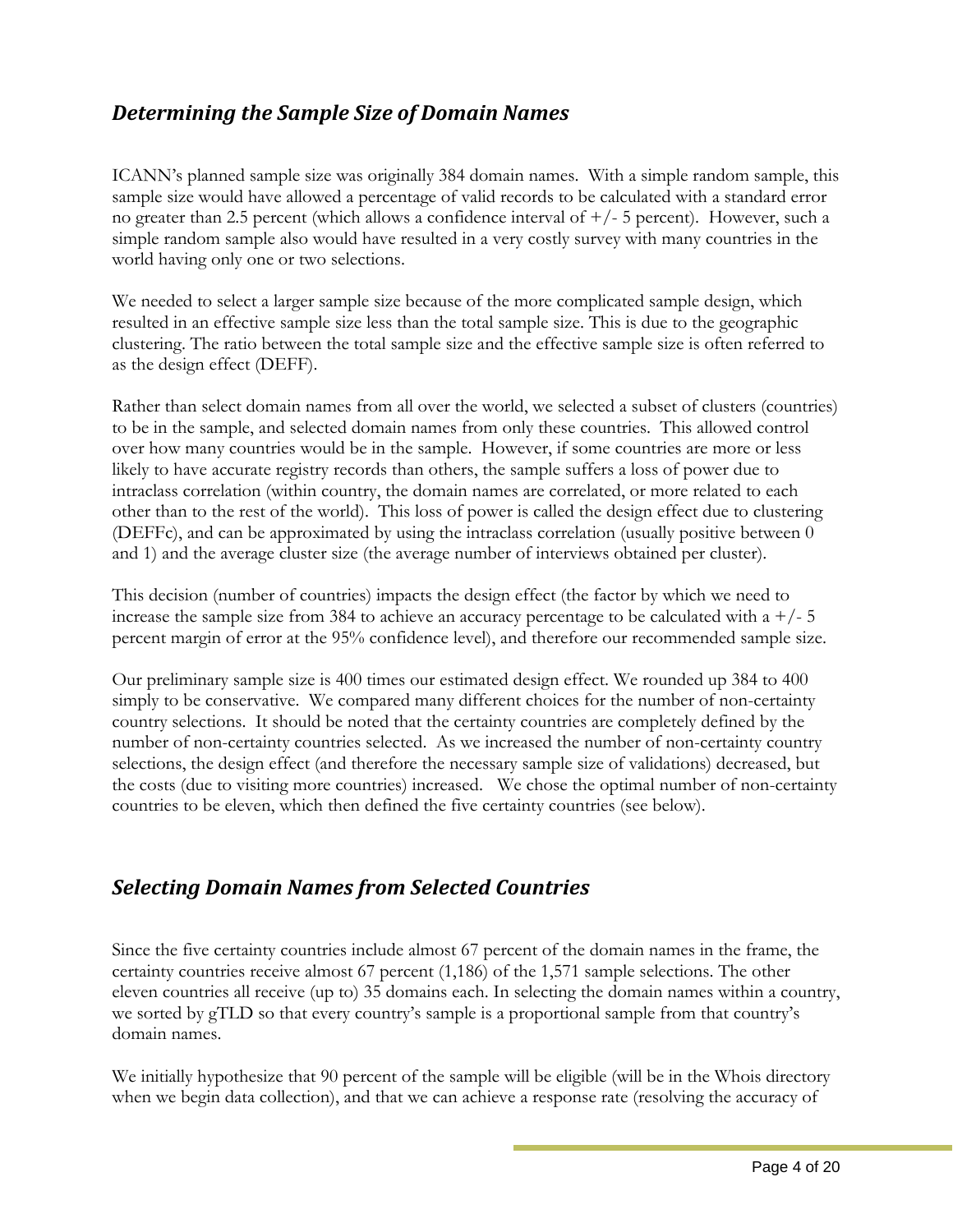<span id="page-6-0"></span>the Whois record) for 70 percent of the eligible domain names. Under these assumptions, our sample would result in  $1,571 * .9 * .7 = 990$  interviews. For a sample with this many countries, we have conservatively estimated a design effect of 2.47 (based on an intraclass correlation of 0.07), resulting in an effective sample size of at least  $990/2.47 = 400$ , which allows a percentage to be calculated with a  $+/-$  5 percent margin of error at the 95% confidence level.

It is important to note that for selected countries with less than 35 domains in the microcosm, all domains are selected. This reduces the number of domains selected to 1,419. We expect the response rates and design effects above to be conservative, and that an effective sample size of at least 384, if not 400, will still be reached.

## **Proposed Sample for the Whois Accuracy Study**

We will deliver an Excel spreadsheet (SAMPLE11\_1419.XLS) and a comma-delimited file (SAMPLE11\_1419.CSV) with our sample of 1,419 domain names. This sample size was determined from our choice to have 16 countries:

 5 CERTAINTY countries: United States, Canada, United Kingdom, Germany, and China

- 11 NON-CERTAINTY countries:
	- 6 LARGE ( $> 16$  domains in microcosm of 2,400,  $> 31$  percent selection probability): Australia, Japan, Turkey, France, Spain, and Netherlands.
	- 3 MEDIUM (> 5 domains in microcosm of 2,400, > 10 percent selection probability): Malaysia, Russia, and Sweden.
	- 2 SMALL (< 6 domains in microcosm of 2,400, < 10 percent selection probability): Singapore and Ireland.

Tables 2 and 3 list the sample frequency by country and by top-level domain. Table 4 lists the variables in the sample file.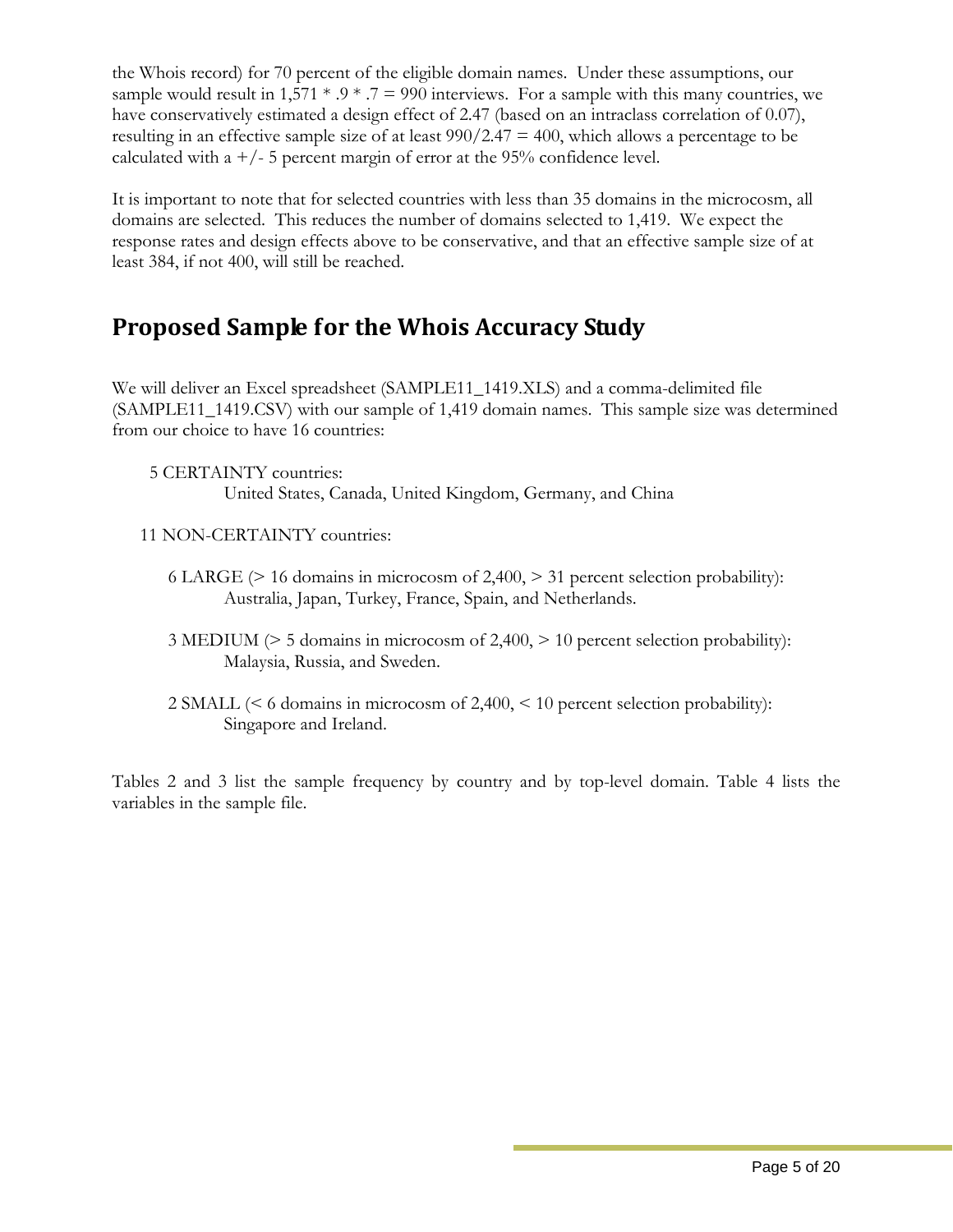| Country_code | Country_name          | Selected |
|--------------|-----------------------|----------|
| <b>US</b>    | <b>United States</b>  | 928      |
| CA           | Canada                | 77       |
| <b>GB</b>    | <b>United Kingdom</b> | 71       |
| DE           | Germany               | 61       |
| <b>CN</b>    | China                 | 49       |
| AU           | Australia             | 35       |
| JP           | Japan                 | 35       |
| <b>TR</b>    | Turkey                | $23*$    |
| <b>FR</b>    | France                | 35       |
| ES           | Spain                 | $31*$    |
| <b>NL</b>    | Netherlands           | 35       |
| MY           | Malaysia              | 8*       |
| <b>RU</b>    | Russia                | $10*$    |
| <b>SE</b>    | Sweden                | $13*$    |
| SG           | Singapore             | $5*$     |
| $_{\rm IL}$  | <b>Israel</b>         | $3*$     |
| <b>TOTAL</b> |                       | 1,419*   |

**Table 2. Sample frequency by country.** 

\*Many non-certainty countries have fewer than 35 domains among the frame of 2,400 domains. All domains in such countries are selected.

|  | Table 3. Sample frequency by top-level domain. |  |  |  |  |
|--|------------------------------------------------|--|--|--|--|
|--|------------------------------------------------|--|--|--|--|

| gTLD         | Selected | Percentage |
|--------------|----------|------------|
| com          | 1,066    | 75.12      |
| net          | 162      | 11.42      |
| org          | 102      | 7.19       |
| info         | 64       | 4.51       |
| biz          | 25       | 1.76       |
| <b>TOTAL</b> | 1,419    | 100.00     |

| Table 4. Variables included in sample file SAMPLE8_1231.XLS/SAMPLE8_1231.CSV |  |
|------------------------------------------------------------------------------|--|
|------------------------------------------------------------------------------|--|

| <b>Variable</b> | <b>Description</b>                                                |
|-----------------|-------------------------------------------------------------------|
| Domain_name     |                                                                   |
| Country_code    | Two-character code for country of registrant from Whois directory |
| Country_name    | Full name of country of registrant from Whois directory           |
| gTLD            | Top-level domain (i.e., com, net, org, info, or biz)              |
| Country_strata  | Certainty, Large, Medium, or Small                                |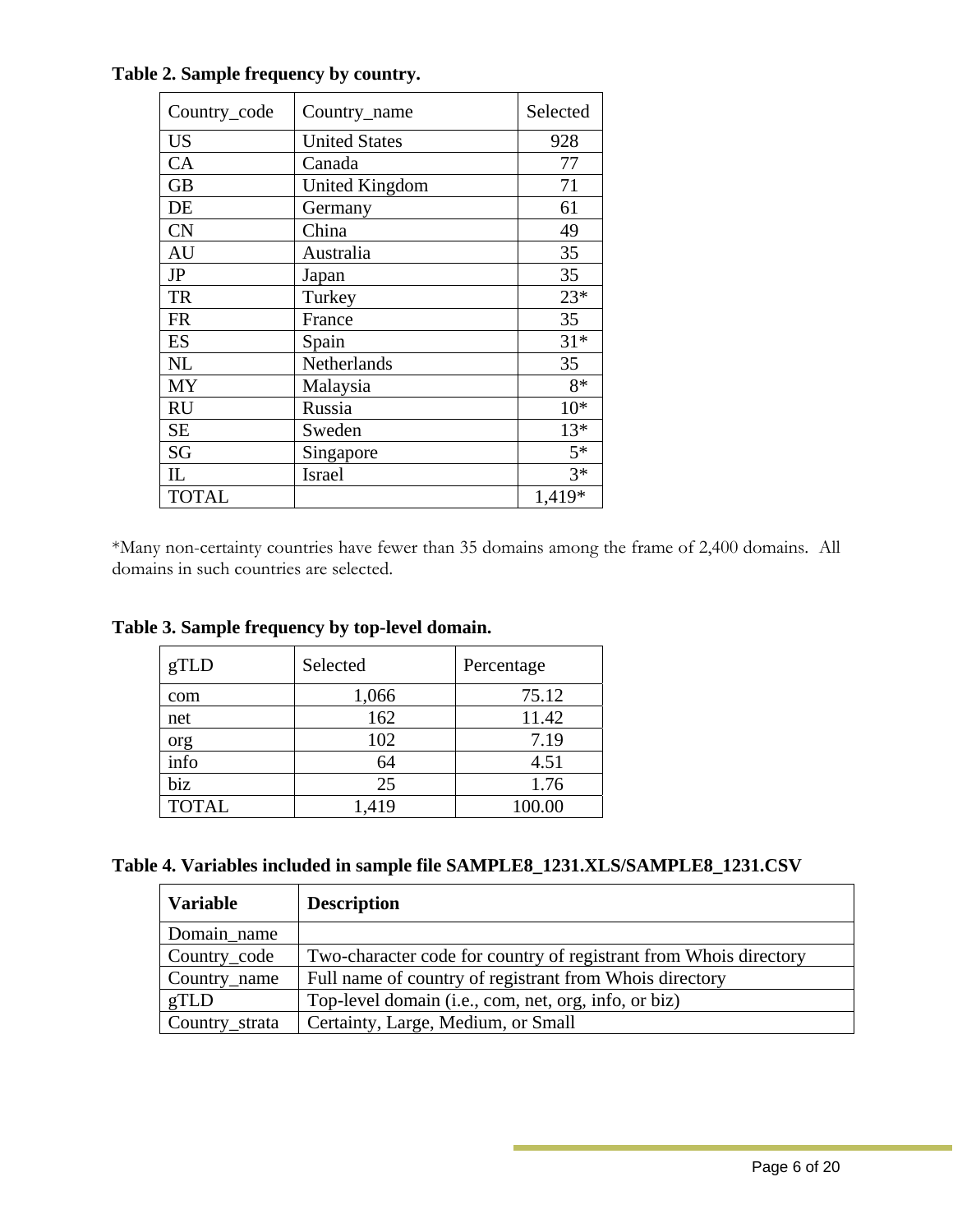## <span id="page-8-0"></span>**Proposed Name and Address Verification Methodology**

## *Accuracy definition*

The methodology for this phase is dependent on how accuracy is defined. ICANN determined the following definition, based on the contractual requirements between Registrar and Registrant.

Under Registrar Accreditation Agreement Section 3.3.1.6, an accurate name and postal address of the registered name holder means there is reasonable evidence that the registrant data consists of the **correct name** and a **valid postal mailing address** for the current registered name holder.

To further clarify:

• The name of the Registered Name Holder is "correct" if the WHOIS data identifies the actual organization or individual that has consented to and entered a registration agreement with the registrar (even though the registration might have been arranged by or created for the benefit of a third party)

Note that there is no requirement that the name be a legally held one, as would be required, for example, when opening a bank account or applying for a passport.

• The postal mailing address is "valid" if it accurately identifies a functioning destination or postal mail that has been designated by the Registered Name Holder. There is no requirement that the address be the primary residence of an individual or the headquarters of an organization. A valid mailing address could be a post office box or the address of a mail forwarding service arranged by the registrant or the registrar of a third party. The elements and format of the mailing address may vary by country and territory, but they should at least be sufficient to be used as an international address and must comply with the recommendations of the postal authority of the country of the registrants designated address.

### *Translating the definition into measurable factors*

To develop a methodology, the definition above has been re-framed into quantifiable test conditions. We are proposing that all three of the following test conditions must hold for a WHOIS entry to be considered completely accurate:

- 1. The address given is a valid postal address, as specified in the above definition
- 2. The entity named as the registrant is independently associated with the address given; that is, there is some evidence *other than* the WHOIS entry that an entity of that name can be contacted at the address given, and
- 3. The registrant, once contacted using independently obtained contact information, acknowledges that they are the registrant of the domain name, and (if needed given the similarity between many domain names) recognizes the description of the web page associated with the domain name.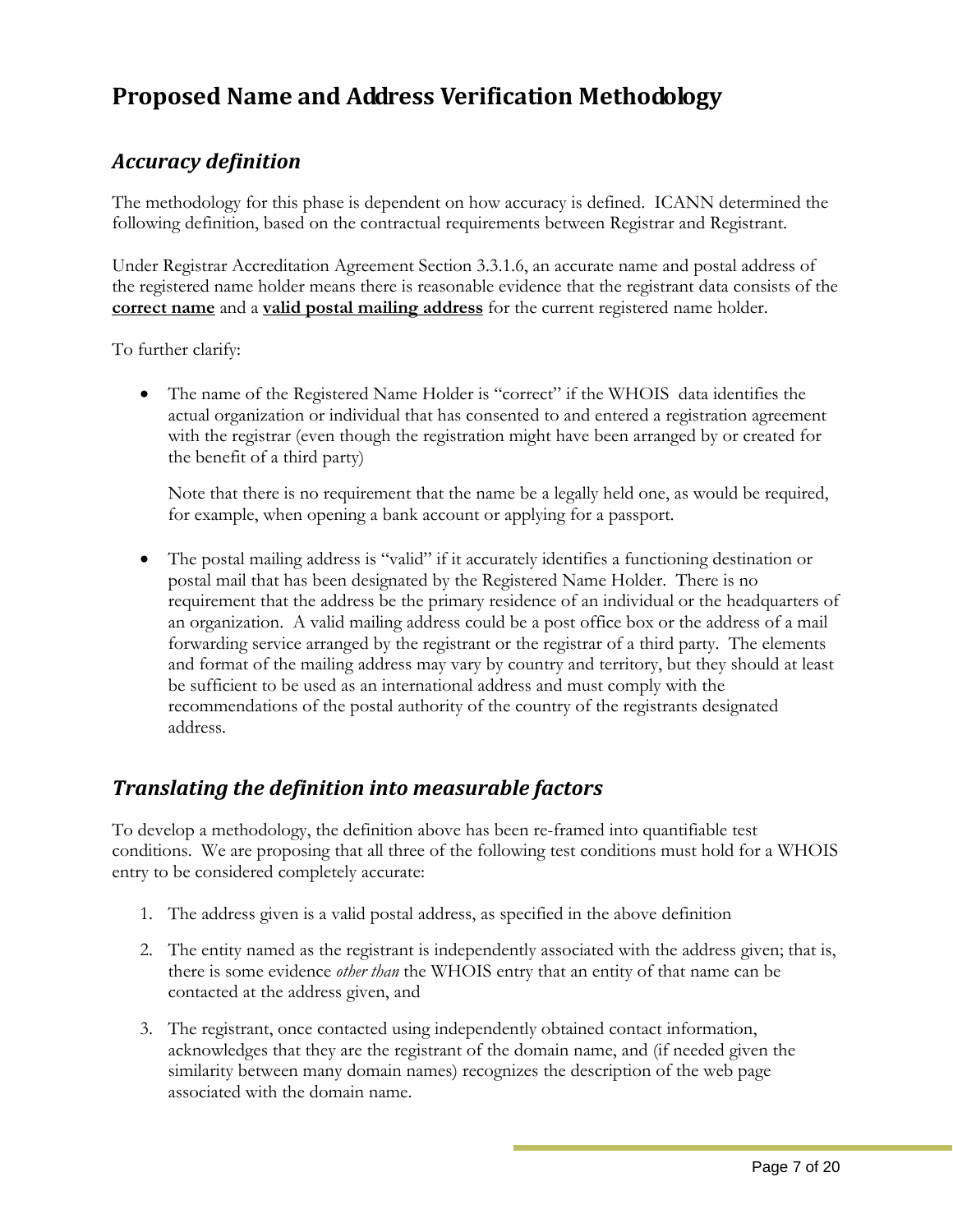<span id="page-9-0"></span>Why not simply go straight to test condition #3 using the contact information in WHOIS? A short questionnaire could be posted to the registrant at the given address, or we could just telephone or email the administrative contact. While this would be a very cheap way to proceed, it does not address the requirements given in the definition. For example, someone using a false name and a PO Box which is otherwise untraceable to them could still complete and return the questionnaire acknowledging ownership of the domain, and nothing in this process would alert us to the inherent inaccuracy of the Whois information for that domain.

Each of these test conditions can be treated as a binary condition (met vs. not met) but, because there are nuances as to whether the condition is fully met vs. partially met, the data collected will be more powerful if these shades of grey can be captured. That will enable the data to be reanalyzed for alternative definitions of accuracy.

The processes which will be followed to answer the above test conditions are described in the next section.

## *Step 1: Checking the mailing address*

The address given for the registrant will be coded first for type, using the following categories:

**Registrant Address Type** (single code, categorical)

- 1. Address completely missing
- 2. Address patently false (e.g., "99999" entered as street name)
- 3. Insufficient detail below city or state to classify as either physical or postal service
- 4. Street/physical address.
- 5. Postal service address (e.g., PO Box, RM Box)

Where the case is coded as either a street/physical or postal service, it will then be checked against postal data for accuracy, then coded on the following deliverability scale:

**Registrant address deliverability** (single code, ordinal)

- 1. Deliverable as given
- 2. Deliverable with minor automated changes (for example, postcode added for a valid street/city/state combination)
- 3. Possibly deliverable (for example, the street number is missing, but the street, city, state and postcode are all valid, or where a slightly different spelling of a street name would form a fully deliverable address)
- 4. Definitely undeliverable (for example, the post office mentioned does not exist, or the street or city named do not exist)

The outcomes of this stage (including any alternative or corrected addresses which may be found) will be added to the file for use where appropriate in subsequent steps.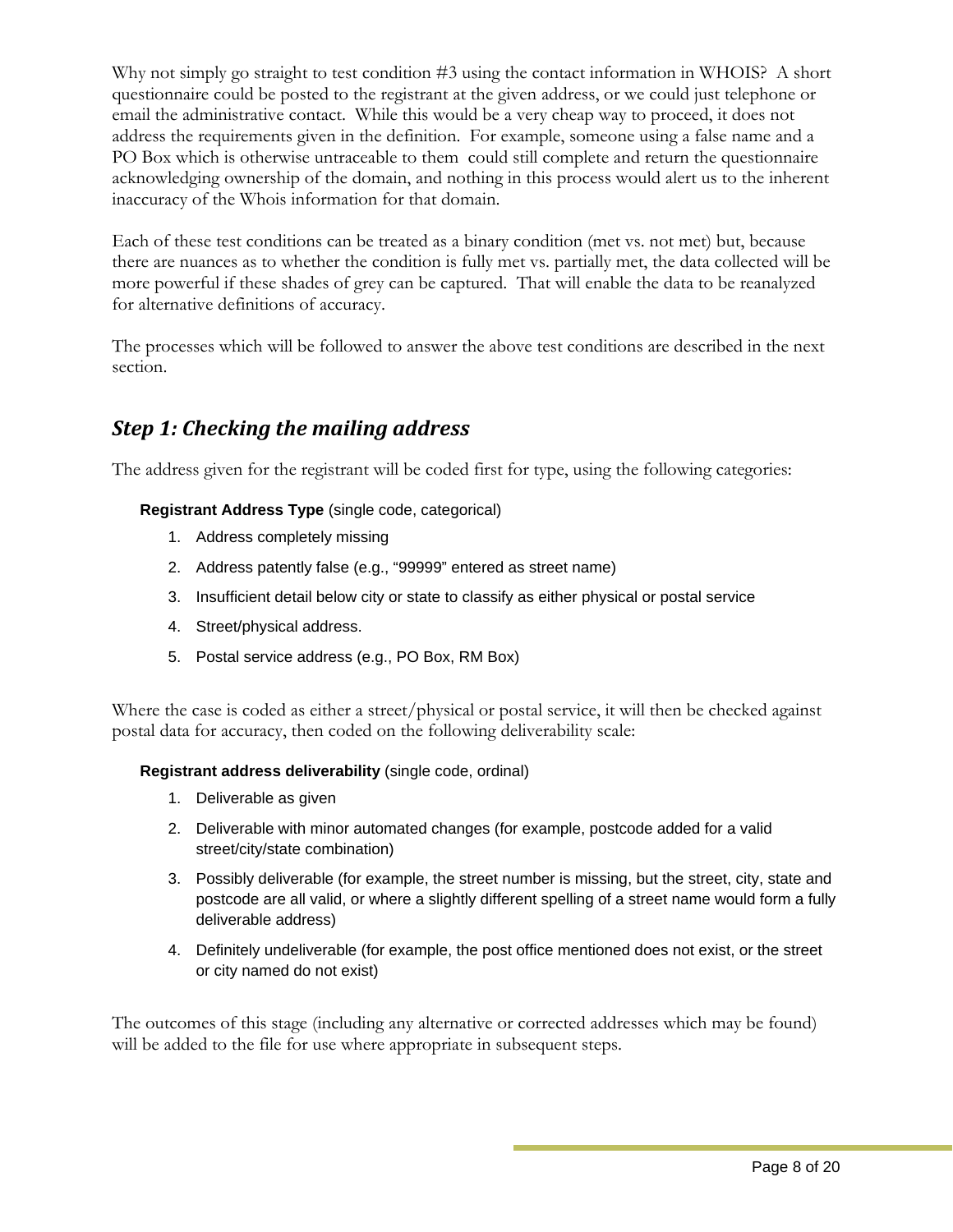<span id="page-10-0"></span>It is important to note that the purpose of this test is to assess the quality of the registrant address information provided in WHOIS; it is not to find an actual address for the selected registrants. If in the course of our investigations we get updated address information for a registrant, we may use that information to obtain a current telephone number, and keep information on file regarding what we found the best address to be, but it will not change the outcome of this stage, which is an assessment of registrant address data in WHOIS at the time of the information extraction.

It is also important to note that even if we find this is a deliverable address, it does not tell us if it is the deliverable address of the registrant named. The subsequent steps are needed for that.

## *Step 2: Classifying the type of registrant*

Because the ways in which we can proceed in later steps depends on the nature of the entity, the next step is to classify the registrant by type. The following classification, based on the information provided for registrant name, is proposed. The word "apparent" is included in the title to emphasize that at this stage we can code only according to the information provided in the name, and that in the course of investigation we may need to reclassify the entity.

#### **Apparent Registrant Type** (single code, categorical)

- 1. Name completely missing
- 2. Name patently false (e.g., "99999")
- 3. Natural person
- 4. Registered business, no person named
- 5. Registered business, person named
- 6. Other organization, person named
- 7. Other organization, no person named
- 8. Privacy/proxy service

Regarding this classification:

- 1. The reason we distinguish between "person named" and "no person named" when dealing with businesses or other organizations is because different databases often exist for people as opposed to businesses, and where a person is named we will have more search opportunities.
- 2. Registered business is a general categorization intended to distinguish legal entities as opposed to informal organizations, since the incorporation or registration process implies inclusion in a greater range of databases. Such organizations are generally recognized by the use of a suffix such as ltd, inc, plc or their international equivalents.
- 3. Privacy and proxy services will in many cases be registered businesses, but they are categorized separately because they are of particular interest (see Appendix 1).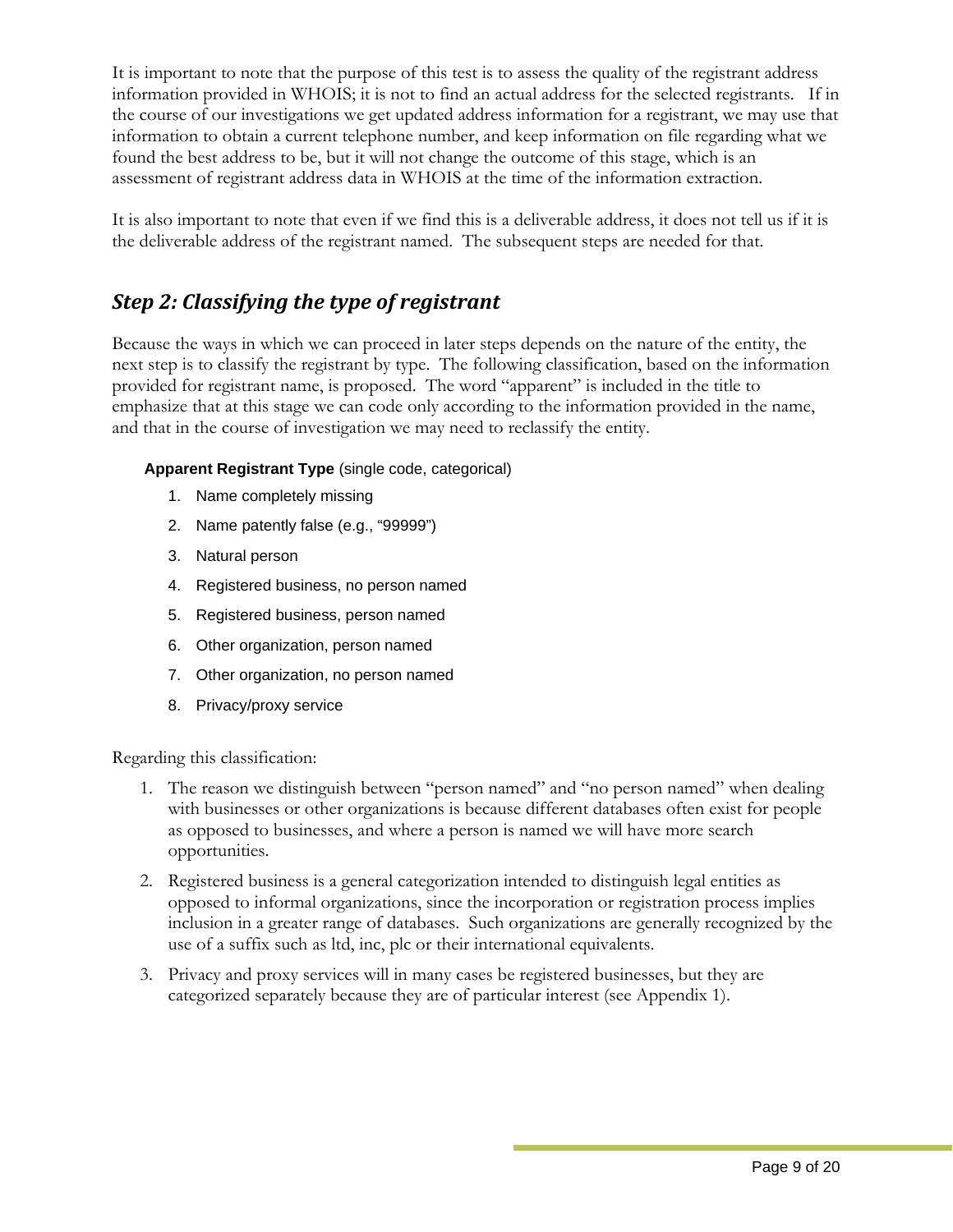## <span id="page-11-0"></span>*Step 3: Finding an independent name/address association*

Any case identified as being privacy/proxy will be passed to ICANN for direct confirmation with the service involved.

Cases where both name and address are either missing or patently false will be classified as inaccurate by definition and put aside, since no association is possible without both a name and an address.

For the remaining cases, the ideal association is that the entity named can be found listed with the given address in a reliable publically available database, such as in the residential white pages (when dealing with an individual), or the yellow pages or a business database such as Dunn and Bradstreet (when dealing with an organization as the registrant). Such a match will give the additional benefit of a telephone number by which to contact the registrant.

So, the first check will be against public telephone records, using a scoring system ranging from 9 (address match on street number, street, and suburb town with an unambiguous organization name match) down to 1 (no telephone number found for name or address). Cases with scores between 2 and 8 collectively will be called a partial match (or more simply, a telephone number worth trying), with the scores assigned on a partially subjective system. For example, any match with an unusual surname would score higher than the same match with a common surname.

#### **Phone listing outcome** (single code, ordinal)

- 1. No match
- 2-8 Partial match found (a phone number worth trying, actual score reflecting degree of match)
- 9. Strong match found (address at street level plus unambiguous name match)

Regarding this classification:

- For businesses and organizations where a person is named, searches will be performed on both person name and organization name, and a strong match on either will be coded as a strong match.
- The lack of such an association, however, does not immediately imply inaccuracy, but simply the need for further investigation. For example, the telephone book will yield a match only if the individual uses a single name, and has given his home address in WHOIS, and if he has a telephone account in his name.
- Conversely, any telephone number obtained in a strong match does not imply that further searches will not be needed, since the number may later be found to be disconnected.

Should further searches be needed, other publically available internet based search methods will be used. For example, we may Google the person and find an entry in a social networking site such as Facebook. However, given that such sites require no proof of identity, the case would score relatively low. On the other had, should that site lead us to discover that the address is the person's work address, for example, and we can confirm via the employer that the person does work there, then a higher score will be assigned. Because of the large range of possible searches, it is not feasible to list them all in advance; however we will track those used and record the source of any matches made.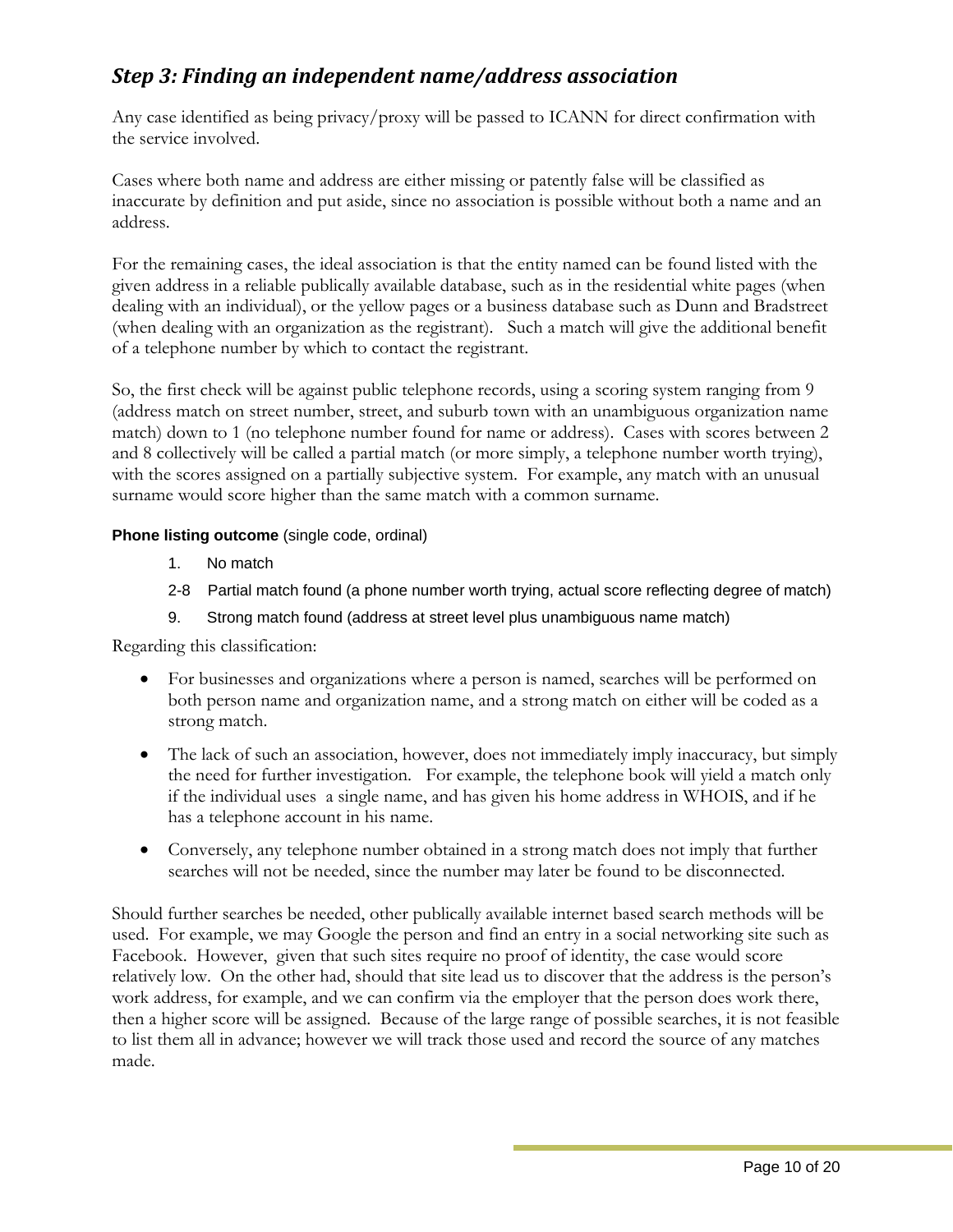<span id="page-12-0"></span>Where available, we also will use subscription databases which are not generally available to the public, or available only for a fee. Many such databases are constructed from credit applications where the risk of being denied credit if the information is not found to be correct increases the trustworthiness of the information contained. Such databases are particularly useful in that often they will provide an address history for a person (or an occupant history for an address), and so may assist in resolving what might otherwise appear to be a non-match when in fact the registrant information is simply out of date.

Any cases which require further searches will have the following variable updated based on the "best outcome" among all further searches:

**Other source match outcome** (single code, ordinal) (The source of the match also will be recorded)

- 1. No match
- 2-8 Partial match found
- 9. Strong match found

#### *International considerations*

The extent to which independent sources of information exist and are accessible will differ between and among countries. Part of the setup process for each country will involve a review of the available databases and information sources, and documentation of the extent of coverage for each source. This will not only inform the extent of adjustment to the basic procedures needed for a country, but also how the data are analyzed.

For example, countries with highly organized infrastructures, low mobility rates, and low privacy concerns will have a larger proportion of entities associated with addresses than those from other countries. The question arises as to whether this means there should be a normalization process applied so these countries don't automatically end up with generally higher rates of association. This may or may not be appropriate – we will address this question once we have sufficient information on each country to see if these differences might lead to a biased analysis, and if so, what adjustments need to be made.

## *Step 4: Contacting the registrant*

It is possible that a registrant trying to hide their identity gives a name and address other than their own. If they use the name and postal address of a real person, we will find a valid postal address and a valid association, so it is only upon contacting the named individual that we will find that the person does not know of the domain name. Given that most correspondence relating to a domain name goes to the administrative contact, many people could have their identities used by the real registrant in this way without ever being aware of it.

Telephone contact is recommended as the main procedure. Telephone surveys avoid the often prohibitively high costs of personal visits, and the very low response rates of mail and other selfcompletion surveys. They allow flexibility in the questions asked, and are able to be completed in shorter timeframes than most other survey methods.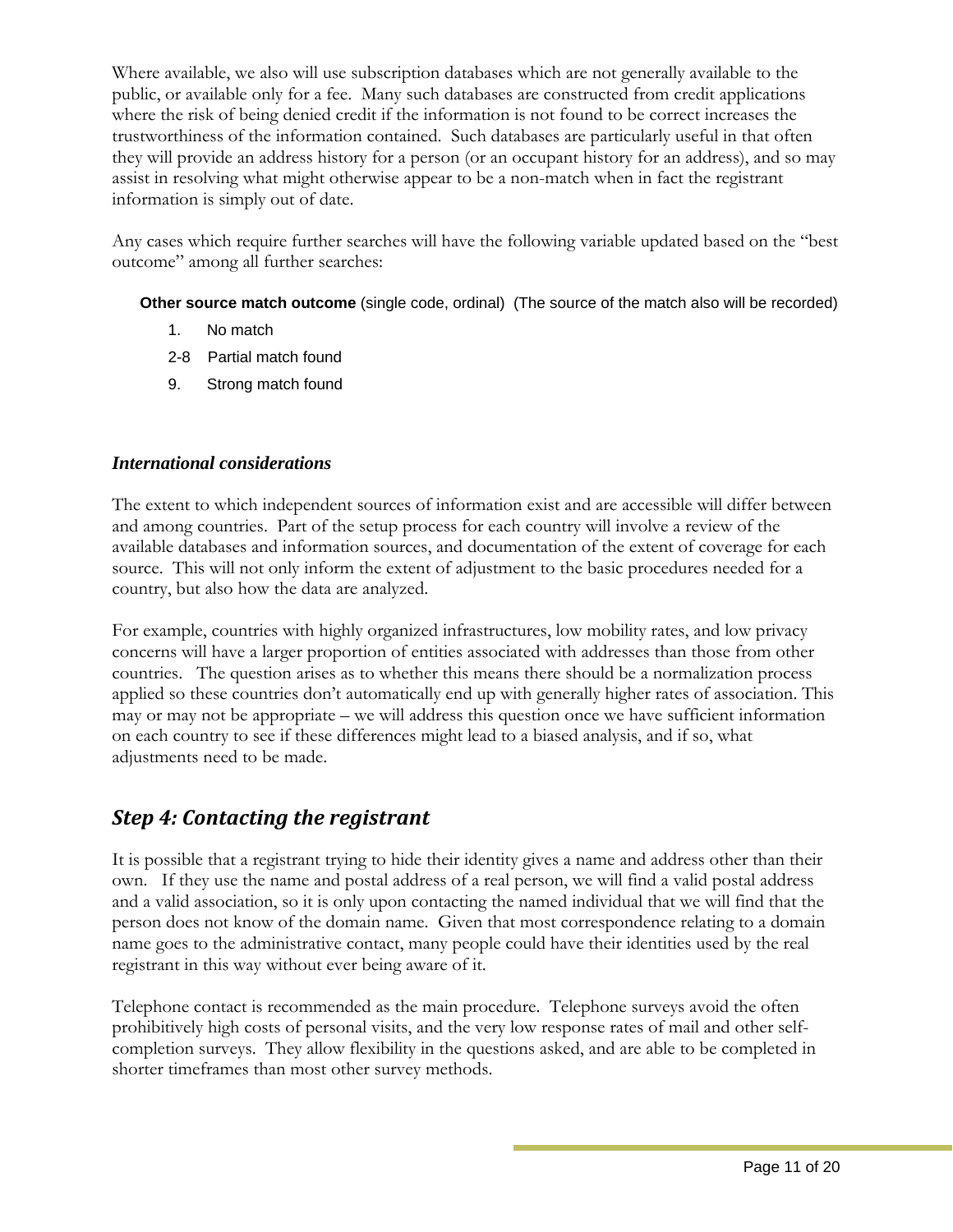Telephone numbers identified in the course of finding the association will be used to contact the registrant. Care will be taken to identify the source of any contact information obtained, as ultimately the source of information must be considered when assessing the likelihood that the person contacted is indeed the named registrant. For example, in some cases we will not be able to find any telephone number based on the registrant name or address alone. However, we might still be able to contact someone claiming to be the registrant through telephone numbers listed on the domain website, or through information provided about the administrative contact.

So, how do we distinguish such cases from those where the registrant protects their privacy by not having any listed telephone numbers and avoiding any activity which is likely to result in their information being included in a database that might be used by skip tracers (for example, by never applying for credit)? We cannot demand proof of identity, and there is little point in asking the typical "identity" questions (if they are trying to use another's identity, they probably can find out what their target's mother's maiden name was). We can use only hints such as the lack of independence of the contact information, slipups or inconsistencies the "registrant" may make when we are speaking with them (another reason for telephone contact as opposed to mail or email), and possibly the nature of any website (if any) the domain name leads to. This underlines the importance of not having a binary classification of accuracy, but rather something that captures all these "shades of grey."

#### *Finding an appropriate contact within organizations*

Where the registrant is not a person but a business or organization, if public listings of that entity exist, there will in most cases be a "front desk" phone number available. We will need to "navigate" through such organizations, asking to speak to someone with a technical or accounting function who is most likely to know about domain names registered for that organization. Although this method could result in being transferred among several people within an organization, it is preferable to going directly to the administrative contact named because the named person may not be authorized to register sites on the entity's behalf.

If this process of navigation proves unsuccessful, we will resort to asking to speak with the named administrative contact, and note that this happened.

#### *Questions to be asked of the registrant*

Appendix 2 contains a draft script for the telephone interview with individuals named as registrants. Because at this stage we are not certain of the full range of responses likely, we will conduct the first interviews (up to 100) using hardcopy, where the interviewer is not constrained in question wording or answer options. We will refine the script and answer options over these initial interviews, so that the majority of interviews can be completed within a CATI (computer assisted telephone interviewing) system which provides for more cost effective data collection and better control over the progress of the sample. Broadly, the script contains four sections:

- 1. Introduction and basic confirmation that the right person (or at least someone of the correct name) is on the phone;
- 2. A direct question about ownership of the domain name, including if needed a description of the site (if any) the name leads to. Provision is made here for the interviewer to record any concerns raised by themselves or the respondent;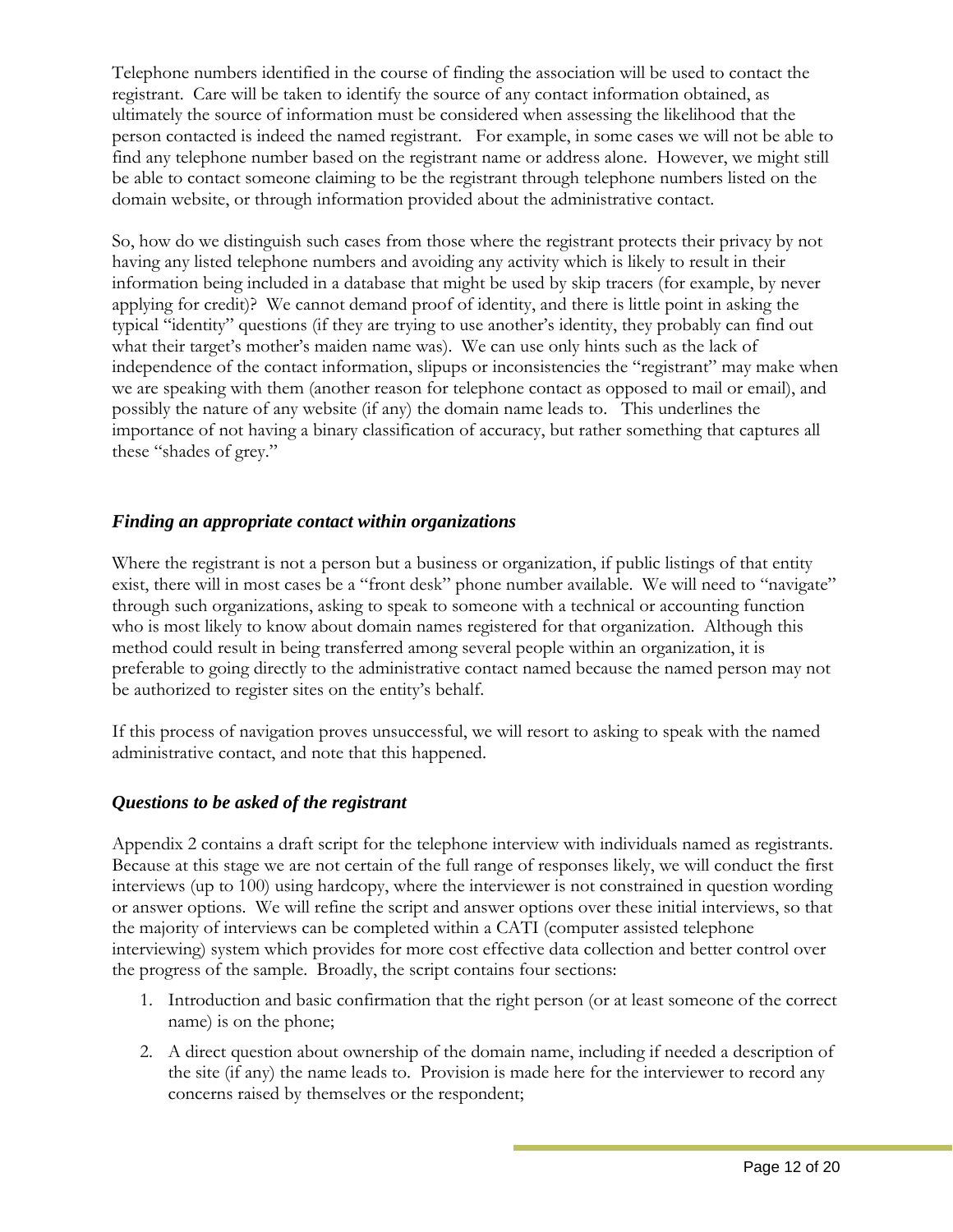- 3. If ownership is acknowledged, confirmation/correction of address and, if appropriate, administrative contact information. Additional questions on the respondent's relationship to the address and the administrative contact are proposed to provide contextual data for analysis and recommendations;
- 4. If ownership is not acknowledged, any details of recognition and concern of identity theft are collected.

If the respondent acknowledges ownership (Q2), confirms that the address is correct (Q3), and gives the interviewer no cause for concern that they are not the actual owner, then the entry will be deemed accurate.

#### *Respondent relations*

We are keeping the questionnaire as short as possible to minimize the impact on the registrants. However, like any survey and in accordance with industry standards, we need to have ways to reassure the respondents that no adverse impact will arise from their cooperation, and that the interviewer calling is indeed working on this survey and is not part of some scam. We will establish a 1-800 number for respondents to call should they have any questions about the process, and we will work with ICANN to prepare a short letter of endorsement that can be faxed, emailed, or posted to any registrant as needed. This letter will include the name and direct telephone number of a manager at NORC, as well as that of someone at ICANN. We will also work with ICANN to prepare a suitable package of respondent information to post on both ICANN and NORC's websites. Examples of information and letters provided to respondents of other NORC surveys can be found by going to the NORC website [\(www.norc.org](http://www.norc.org/)), and clicking on the link "For Survey Participants" which appears in the center of the lower third of the home page.

#### *Dealing with non response*

As this is essentially a survey, there will be some level of non-response where we are either unable to find any appropriate contact information, or where we have good contact information but the registrant refuses to speak with us. Mail or email contact may be attempted as a last resort, bearing in mind the deficiencies mentioned previously in respect to self-completion surveys. However, unlike most surveys where non-response can represent a substantial problem, by the time we are attempting contact with a registrant we already have considerable information about the likely accuracy of its WHOIS information, including the outcomes of the previous two tests, the presence (or absence) of risk factors regarding accuracy (such as the nature and content of the website, if any), as well as correlating information with other domain names where we have been able to complete this final stage. There are well established statistical survey estimation methods which use such "auxiliary information" to make adjustments for non responding units and to assess potential bias. Any such methods used will be fully documented and explained in the final report.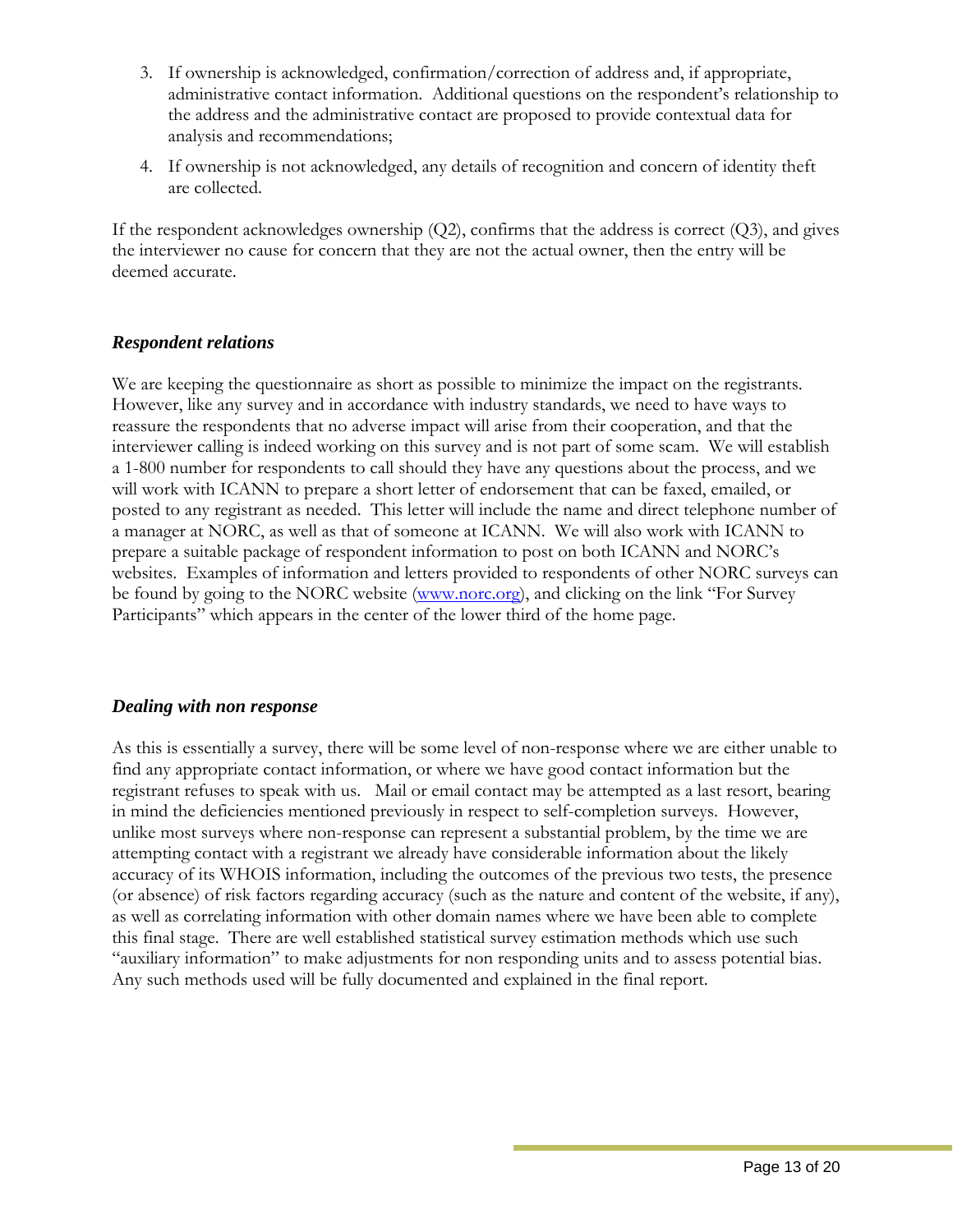## <span id="page-15-0"></span>**Appendix 1: Partial replication of the GAO study, and initial classification of potential privacy and proxy services**

As part of the sampling process, a random sample of 2,400 domain names was selected, and their Whois information extracted and provided to NORC. The final sample for the verification process will be drawn from this file, after coding for stratification elements such as country.

Considerable effort has already been expended by both ICANN and NORC in preparing and cleaning this file. At the moment, there is no common standard by which registrars collect or store the required WHOIS information, consequently addresses can be stored in as few as three fields for some registrars, and as many as six for others. Some require differentiation of first and last name from organization, some do not. Some force country to be included as part of an address, others do not. As a result, getting all WHOIS information for a sample taken from many registrars into a consistent data structure requires considerable work. Having a consistent data structure is important for several reasons:

- 1. to ensure that determinations made are based on the actual content of the information, and not simply a result of an unusual data structure. For example, registrant information may appear to be missing, but on closer inspection might be found included in an adjacent field; and
- 2. to reduce costs of the subsequent phases. For example, batch matching processes where a list of names and addresses, for example, are run against a telephone database and are returned with an additional field populated with telephone number where available – are much cheaper than looking up every name individually. However, such batch runs require fields to be precisely defined and consistent.

In the process of cleaning this file and preparing it for the verification tasks, work towards two additional studies can be easily accommodated.

## *Partial replication of GAO study*

This refers to the GAO study *Prevalence of False Contact Information for Registered Domain Names*, as described in the GAO report dated August 30, 2005.

The first objective of the GAO study was to determine the prevalence of "patently false" or incomplete contact data in the WHOIS service for the three "legacy" top level domains: .org, .net, and .com.

To accomplish this, 300 domain names from each of these gTLDs were randomly selected, and reviewed to identify data that are incomplete or patently false – data that appeared obviously and intentionally false without verification against any reference data, such as "(999) 999-9999" for a telephone number, "asdasdasd" for a street address, or "XXXX" for a postal code.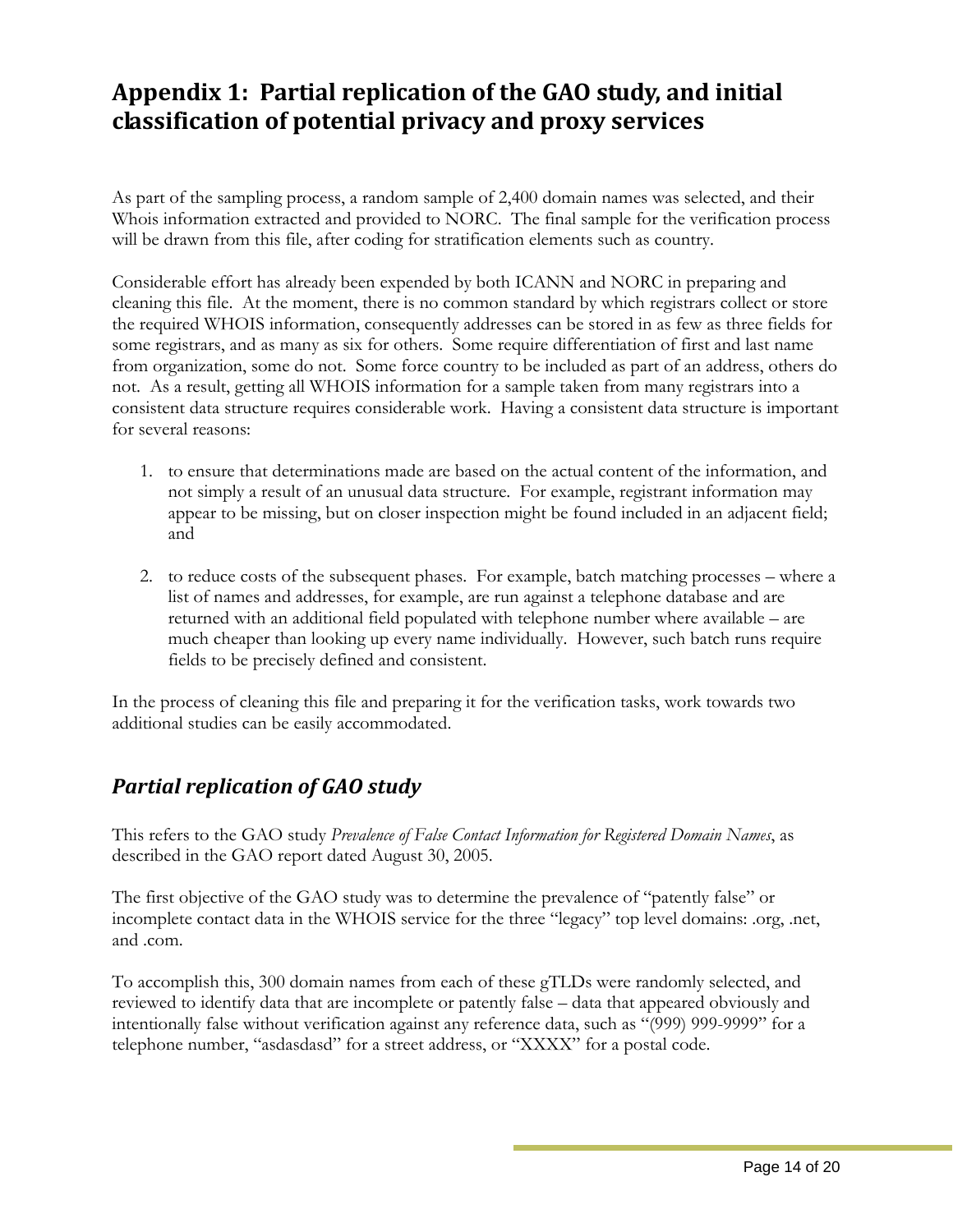<span id="page-16-0"></span>The following findings in respect of the registrant information were reported in the GAO study:

| At least one field in the Registrant<br>contact information was: | .com   | .org   | .net   | overall |
|------------------------------------------------------------------|--------|--------|--------|---------|
| Patently false                                                   | 3.3%   | 3.0%   | 0.9%   | $3.0\%$ |
| Incomplete                                                       | 0.8%   | 2.1%   | 3.0%   | 1.1%    |
| Unable to access WHOIS data                                      | 3.3%   | 1.3%   | 1.9%   | 3.0%    |
| None of the above                                                | 92.7%  | 93.7%  | 94.3%  | 92.9%   |
| Total                                                            | 100.0% | 100.0% | 100.0% | 100.0%  |
| Total domain names (millions)                                    | 35.8   | 3.5    | 5.7    | 44.9    |

 In the process of classifying the type of registrant for the verification study, we will need to classify cases where details are missing or patently false. Thus we will have partially replicated the GAO study, which will:

- 1. provide a point of comparison to the earlier study; and
- 2. assess whether the prevalence of patently false information about registrants has changed over the last four years.

There are however a few significant differences from the GAO study which need to be noted:

- 1. The GAO study produced separate estimates for the three gTLDs covered. Because the sample design for the current study has proportional representation (to provide better overall estimates, but not gTLD-specific ones), only the .com estimates are likely to have sufficient precision for comparison.
- 2. The GAO study examined registrant, administrative contact, and technical contact separately. This study is focused on the registrant information only.
- 3. At this stage it is not planned to replicate other components of the GAO study e.g., submitting error reports for the patently false or incomplete entries, and determining whether they are corrected within 30 days.

## *Initial classification for prevalence of proxy and privacy service use*

This study is being carried out primarily by ICANN; however, since the resolution of these cases is needed in order to complete the accuracy study, there are cost efficiencies achieved by having NORC and ICANN work together on this study.

#### **Defining, and Identifying Proxy and Privacy Services**

Proxy and Privacy are often used interchangeably, yet they are distinct services. However, there are several views on what constitutes Proxy and Privacy services, and pending constituent agreement on a definition for each. In the meantime we are approaching this issue by using two distinct phases of classification: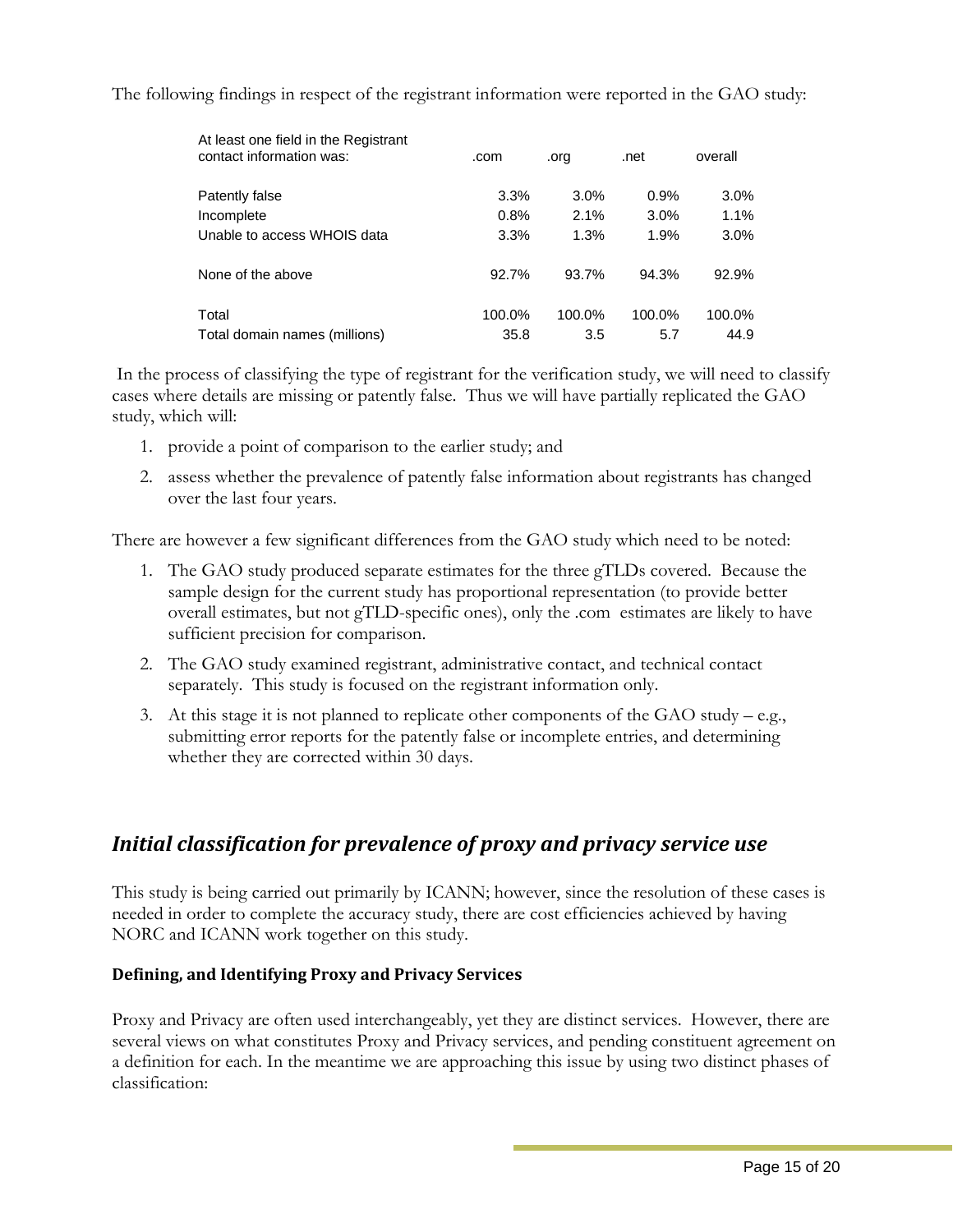- <span id="page-17-0"></span>1. *The initial classification, Potentially Privacy or Proxy*. These cases will be identified by NORC in a coding exercise from which registrant details appear to be 3rd party arrangements (for example, by using proxy, hosting, or privacy in the registrant name). It is fully recognized that this alone is not sufficient for a final classification, since what appears as a proxy or privacy service might simply be 'faked' by the registrant by entering a name which appears to be such a service.
- 2. *The final classification* will be made by ICANN, and will depend on the outcome of the register query process. To be classified as such, the service will need to conform with the final agreed-upon definition, and the service will need to acknowledge during the query process that they are such a service for the domain name given. Estimates of prevalence will be made using only this final classification.

#### **Implications for the Accuracy Study**

Cases found in the final classification to be confirmed as privacy or proxy services will be classified as accurate as long as the address details were accurate for the service provider. However, since this is a qualitatively different type of accuracy from one where the registrant name is not obscured by a 3rd party, they will be reported as a special subtype of accuracy.

For cases where no legitimate service has confirmed they were acting for that domain name, further attempts to contact the registrar will be undertaken before the cases are classified with respect to accuracy.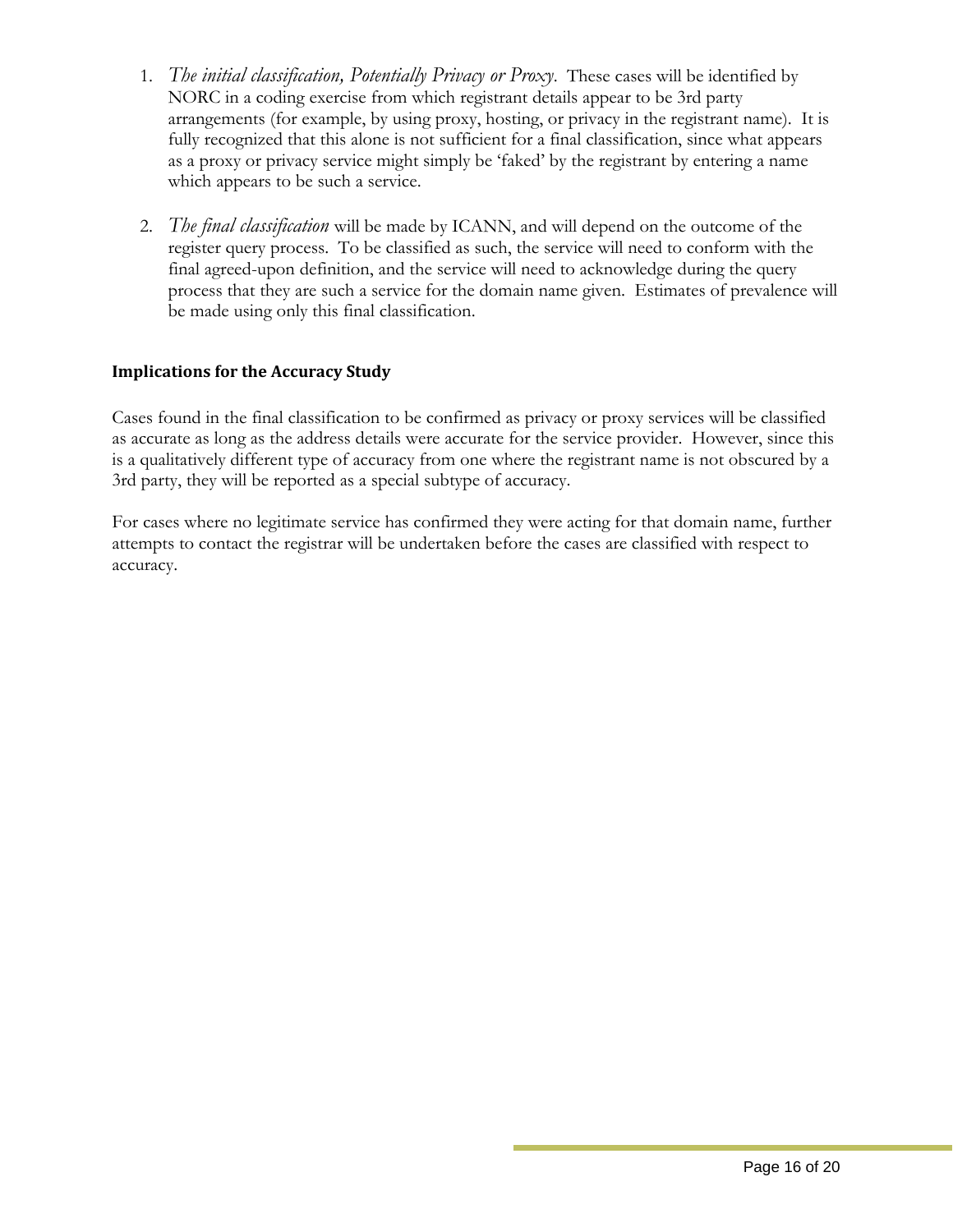## <span id="page-18-0"></span>**Appendix 2: Draft script**

This script is a starting point. It will be refined as we progress through the start of the survey.

#### **1. Good morning/afternoon, I am <…> from NORC at the University of Chicago. May I speak with <name>?**

#### a. <name> is available, comes to phone or you are speaking with them GO TO 2

- b. <name> is at that number, but not currently available MAKE APPOINTMENT
- c. <name> no longer there other contact details available COLLECT DETAILS
- d. <name> no longer there no alternative contact details available END AND RETURN CASE TO LOCATING
- e. Never heard of <name> END AND RETURN CASE TO LOCATING

PROCEED ONLY ONCE YOU ARE SPEAKING WITH <NAME>.

#### **2. I am calling about the domain name <domain name> which is registered in your name**. (IF APPROPRIATE): **It leads to a website which <describe>. Can you confirm that you did register that site?** (IF NEEDED): **You registered it with <registrar name>**

| a. Yes, immediate recognition and confirmation, no issues<br>b. Yes, but it took them some time to confirm DESCRIBE SITUATION                                      | GO TO SECTION 2 |
|--------------------------------------------------------------------------------------------------------------------------------------------------------------------|-----------------|
| c. Yes, but as the interviewer you detected some issues DESCRIBE SITUATION                                                                                         |                 |
| d. Unable to say LAST RESORT CODE – DESCRIBE SITUATION.                                                                                                            |                 |
| e. No, they did not register site or authorize their name to be used to register the<br>site DESCRIBE HOW THEY THINK IT HAS COME TO BE REGISTERED IN<br>THEIR NAME | GO TO SECTION 3 |

#### **Section 2 (ownership confirmed)**

#### **3. We have your name recorded as <name given for registrant>. Is that correct?**

- a. Yes
- b. Minor correction needed SPECIFY
- c. Major change needed COLLECT NEW NAME, AND PROBE FOR REASON IT HAS CHANGED AND NOT BEEN UPDATED

#### **4. We have your address recorded as <address given for registrant>. Is that still correct?**

- a. Yes
- b. Minor corrections needed SPECIFY
- **c.** Whole new address needed COLLECT NEW ADDRESS, AND PROBE FOR REASON IT HAS CHANGED

#### **5. And is that (this new) address your……**

- a. home physical address
- b. own PO box
- c. employer address
- d. school address
- e. other DESCRIBE

#### 6. IS THE REGISTRANT NAME REPEATED AS THE ADMIN CONTACT?

- a. Yes GO TO END
- b. No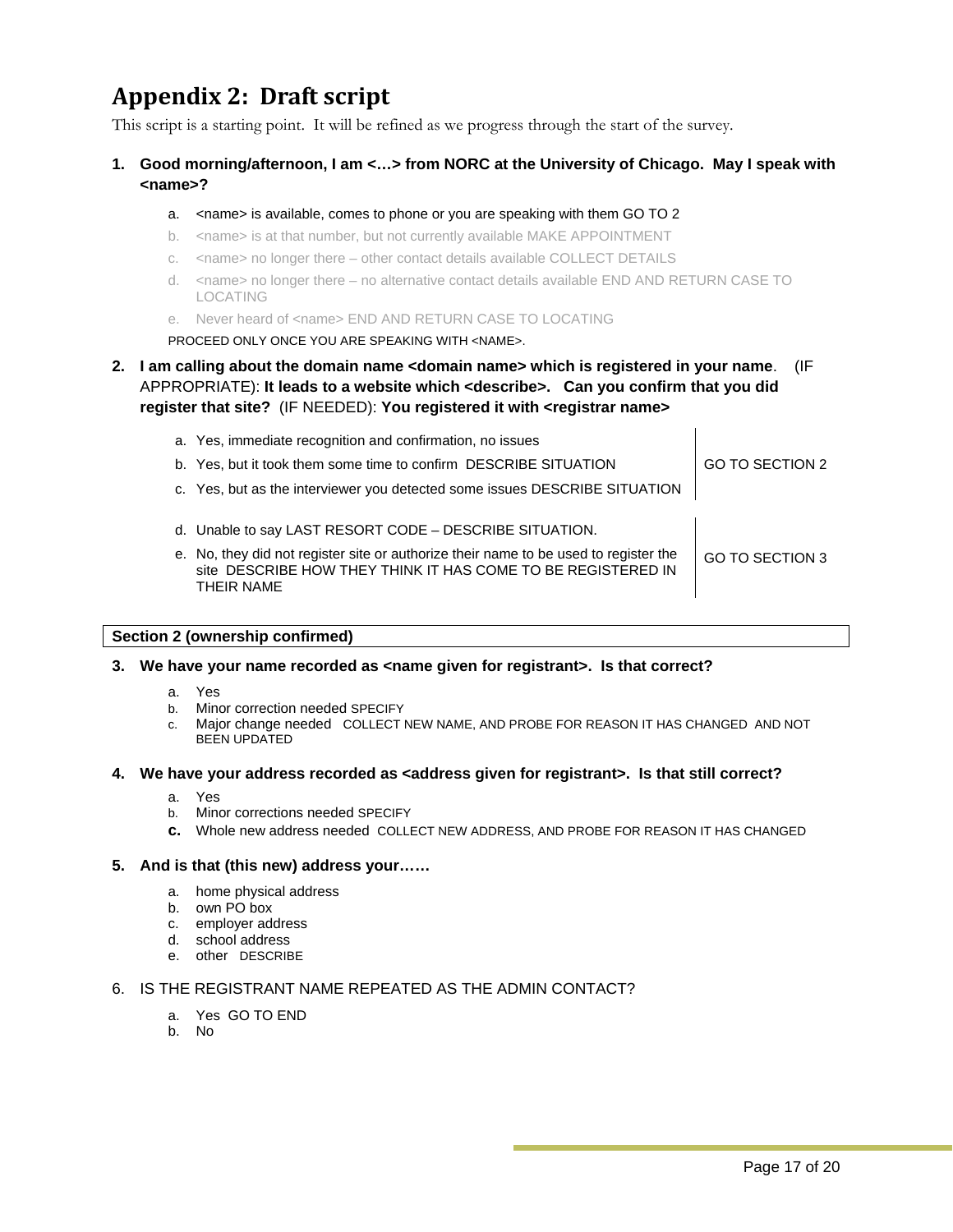#### 7. **<Name> is given as the administrative contact for this site. Is that still correct**?

- a. Yes
- b. No GO TO Q9

#### 8. **How is that person connected to you**?

- a. Relative/friend
- b. Employee/colleague
- c. Internet service
- d. Other (specify)

#### 9. THANK AND TERM. **Interviewer: Do you think you were speaking with the right person?**

- a. Yes fairly sure the person named as registrant is the person you were speaking with and that they are known by the name given
- b. No/Not sure SPECIFY YOUR CONCERNS

#### **Section 3 (ownership denied or uncertain)**

#### **10. Have you ever been a victim of identity theft?**

- a. Yes PROBE DO THEY THINK THIS SITE COULD BE RELATED?
- b. No/Not sure

#### **11. The address we have recorded for the owner of this site is <registrant address>. Do you recognize it?**

- a. Yes home physical address
- b. Yes own PO box
- c. Yes employer address
- d. Yes school address
- e. Yes other DESCRIBE
- f. No recognition

#### 12. IS THE REGISTRANT NAME REPEATED AS THE ADMIN CONTACT?

- a. Yes GO TO Q15
- b. No

#### 13. **<Name> is given as the administrative contact for this site. Do you know that person**?

- a. Yes
- b. No GO TO Q15

#### 14. **How is that person connected to you**?

- a. Relative/friend
- b. Employee/colleague
- c. Internet service
- d. Other (specify)

#### 15. **Do you have any thoughts as to why or how this site has been registered in your name**?

#### THANK AND TERM.

#### 16. **Interviewer: review the information which led to the contact details you were using. Do you think you were speaking with the right person?** CIRCLE AND COMMENT

- a. Yes fairly sure the person named as registrant is the person you were speaking with
- b. Not sure perhaps there is someone else of the same name we should try to locate
- c. Very likely not you are fairly certain there has been a locating error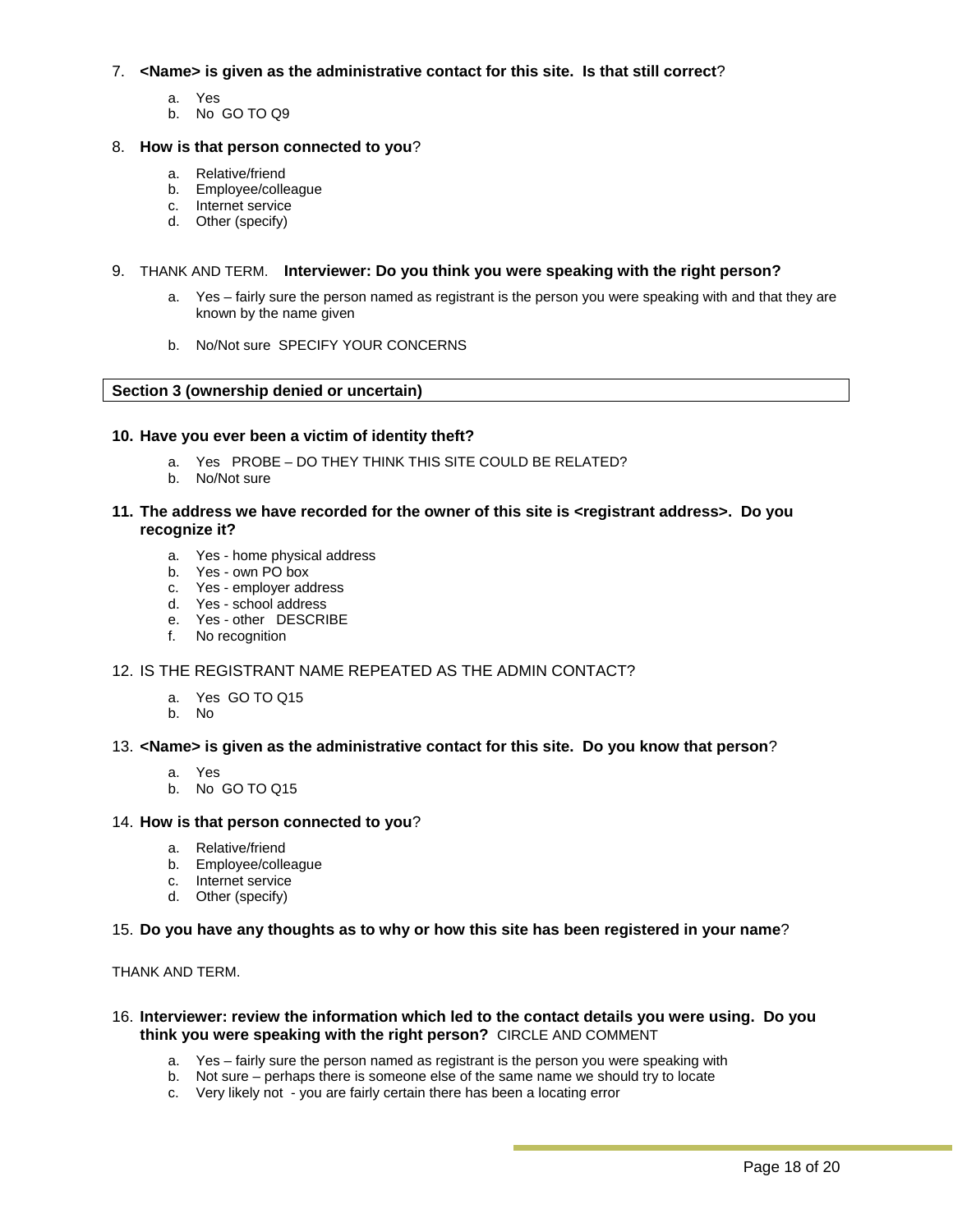## <span id="page-20-0"></span>**Appendix 3: Country distribution**

| Rank                    | Country                                             | Country<br>Code        | Region                      | Number of<br>domain<br>names in<br>microcosm | % of<br>group    | Cumul-<br>ative % | Sampling<br>stratum | Whether<br>sampled |
|-------------------------|-----------------------------------------------------|------------------------|-----------------------------|----------------------------------------------|------------------|-------------------|---------------------|--------------------|
|                         |                                                     |                        |                             | 2346                                         |                  |                   |                     |                    |
|                         | Domains where country known<br><b>United States</b> | US                     | <b>ARIN</b>                 | 1387                                         | 97.75%<br>59.12% | 59.12%            | Certainty           | 1                  |
| 1<br>$\mathbf 2$        | Canada                                              | CA                     | <b>ARIN</b>                 | 115                                          | 4.90%            | 64.02%            | Certainty           | 1                  |
| 3                       |                                                     | GB                     | <b>RIPE</b>                 |                                              |                  |                   |                     | 1                  |
| $\overline{\mathbf{4}}$ | United Kingdom                                      |                        | <b>RIPE</b>                 | 106                                          | 4.52%            | 68.54%            | Certainty           | 1                  |
| 5                       | Germany                                             | DE                     |                             | 90                                           | 3.84%            | 72.38%            | Certainty           |                    |
|                         | China                                               | CN<br><b>FR</b>        | <b>APNIC</b><br><b>RIPE</b> | 73                                           | 3.11%            | 75.49%            | Certainty           | 1<br>1             |
| 6                       | France                                              |                        |                             | 52                                           | 2.22%            | 77.71%            | Large               |                    |
| $\overline{7}$          | Australia                                           | AU                     | <b>APNIC</b><br><b>RIPE</b> | 50<br>44                                     | 2.13%            | 79.84%            | Large               | 1                  |
| 8                       | Netherlands                                         | <b>NL</b>              |                             |                                              | 1.88%            | 81.71%            | Large               |                    |
| $\boldsymbol{9}$        | Japan                                               | <b>JP</b>              | <b>APNIC</b><br><b>RIPE</b> | 37                                           | 1.58%            | 83.29%            | Large               | 1                  |
| 10                      | Spain                                               | ES                     |                             | 31                                           | 1.32%            | 84.61%            | Large               | 1                  |
| 11                      | <b>Turkey</b>                                       | <b>TR</b>              | <b>RIPE</b>                 | 23                                           | 0.98%            | 85.59%            | Large               | 1                  |
| 12                      | Italy                                               | $\mathsf{I}\mathsf{T}$ | <b>RIPE</b>                 | 22                                           | 0.94%            | 86.53%            | Large               | 0                  |
| 13                      | Korea, Rep.of (South)                               | <b>KR</b>              | <b>APNIC</b>                | 20                                           | 0.85%            | 87.38%            | Large               | 0                  |
| 14                      | India                                               | IN                     | <b>APNIC</b>                | 19                                           | 0.81%            | 88.19%            | Large               | 0                  |
| 15                      | Portugal                                            | PT                     | <b>RIPE</b>                 | 17                                           | 0.72%            | 88.92%            | Large               | 0                  |
| 16                      | <b>Brazil</b>                                       | <b>BR</b>              | <b>LACNIC</b>               | 16                                           | 0.68%            | 89.60%            | Medium              | $\circ$            |
| 17                      | Switzerland                                         | <b>CH</b>              | <b>RIPE</b>                 | 14                                           | 0.60%            | 90.20%            | Medium              | $\overline{O}$     |
| 18                      | Sweden                                              | <b>SE</b>              | <b>RIPE</b>                 | 13                                           | 0.55%            | 90.75%            | Medium              | 1                  |
| 19                      | Cayman Islands                                      | KY                     | <b>ARIN</b>                 | 10                                           | 0.43%            | 91.18%            | Medium              | $\circ$            |
| 20                      | <b>Russian Federation</b>                           | <b>RU</b>              | <b>RIPE</b>                 | 10                                           | 0.43%            | 91.60%            | Medium              | 1                  |
| 21                      | Hong Kong                                           | HK                     | <b>APNIC</b>                | 8                                            | 0.34%            | 91.94%            | Medium              | 0                  |
| 22                      | Malaysia                                            | <b>MY</b>              | <b>APNIC</b>                | $\bf8$                                       | 0.34%            | 92.28%            | Medium              | 1                  |
| 23                      | Poland                                              | PL                     | <b>RIPE</b>                 | $\bf 8$                                      | 0.34%            | 92.63%            | Medium              | 0                  |
| 24                      | Saudi Arabia                                        | <b>SA</b>              | <b>RIPE</b>                 | $\bf 8$                                      | 0.34%            | 92.97%            | Medium              | 0                  |
| 25                      | Austria                                             | AT                     | <b>RIPE</b>                 | $\overline{7}$                               | 0.30%            | 93.27%            | Medium              | 0                  |
| 26                      | Belgium                                             | <b>BE</b>              | <b>RIPE</b>                 | $\overline{7}$                               | 0.30%            | 93.56%            | Medium              | 0                  |
| 27                      | Panama                                              | PA                     | <b>LACNIC</b>               | $\overline{7}$                               | 0.30%            | 93.86%            | Medium              | 0                  |
| 28                      | Thailand                                            | TH                     | <b>APNIC</b>                | $\overline{7}$                               | 0.30%            | 94.16%            | Medium              | 0                  |
| 29                      | Georgia                                             | <b>GE</b>              | <b>RIPE</b>                 | 6                                            | 0.26%            | 94.42%            | Medium              | 0                  |
| 30                      | Mexico                                              | MX                     | <b>LACNIC</b>               | 6                                            | 0.26%            | 94.67%            | Medium              | $\circ$            |
| 31                      | New Zealand                                         | <b>NZ</b>              | <b>APNIC</b>                | 6                                            | 0.26%            | 94.93%            | Medium              | 0                  |
| 32                      | Norway                                              | <b>NO</b>              | <b>RIPE</b>                 | 6                                            | 0.26%            | 95.18%            | Medium              | 0                  |
| 33                      | Ukraine                                             | UA                     | <b>RIPE</b>                 | 6                                            | 0.26%            | 95.44%            | Medium              | 0                  |
| 34                      | Argentina                                           | <b>AR</b>              | <b>LACNIC</b>               | $\mathbf 5$                                  | 0.21%            | 95.65%            | Small               | 0                  |
| 35                      | Egypt                                               | EG                     | <b>AFRINIC</b>              | $\mathbf 5$                                  | 0.21%            | 95.87%            | Small               | 0                  |
| 36                      | Ireland                                             | IE                     | <b>RIPE</b>                 | $\mathbf 5$                                  | 0.21%            | 96.08%            | Small               | 1                  |
| 37                      | Singapore                                           | SG                     | <b>APNIC</b>                | $\mathbf 5$                                  | 0.21%            | 96.29%            | Small               | 1                  |
| 38                      | Costa Rica                                          | CR                     | <b>LACNIC</b>               | $\overline{\mathbf{4}}$                      | 0.17%            | 96.46%            | Small               | 0                  |
| 39                      | <b>Czech Republic</b>                               | CZ                     | <b>RIPE</b>                 | $\overline{\mathbf{4}}$                      | 0.17%            | 96.63%            | Small               | 0                  |
| 40                      | Philippines                                         | PH                     | <b>APNIC</b>                | 4                                            | 0.17%            | 96.80%            | Small               | 0                  |
| 41                      | <b>Bulgaria</b>                                     | BG                     | <b>RIPE</b>                 | 3                                            | 0.13%            | 96.93%            | Small               | 0                  |
| 42                      | Denmark                                             | DK                     | <b>RIPE</b>                 | $\ensuremath{\mathsf{3}}$                    | 0.13%            | 97.06%            | Small               | 0                  |
| 43                      | Finland                                             | FI                     | <b>RIPE</b>                 | $\ensuremath{\mathsf{3}}$                    | 0.13%            | 97.19%            | Small               | 0                  |
| 44                      | Iran, Islamic Rep.of                                | IR                     | <b>RIPE</b>                 | $\ensuremath{\mathsf{3}}$                    | 0.13%            | 97.31%            | Small               | 0                  |
| 45                      | Israel                                              | IL                     | <b>RIPE</b>                 | 3                                            | 0.13%            | 97.44%            | Small               | 0                  |